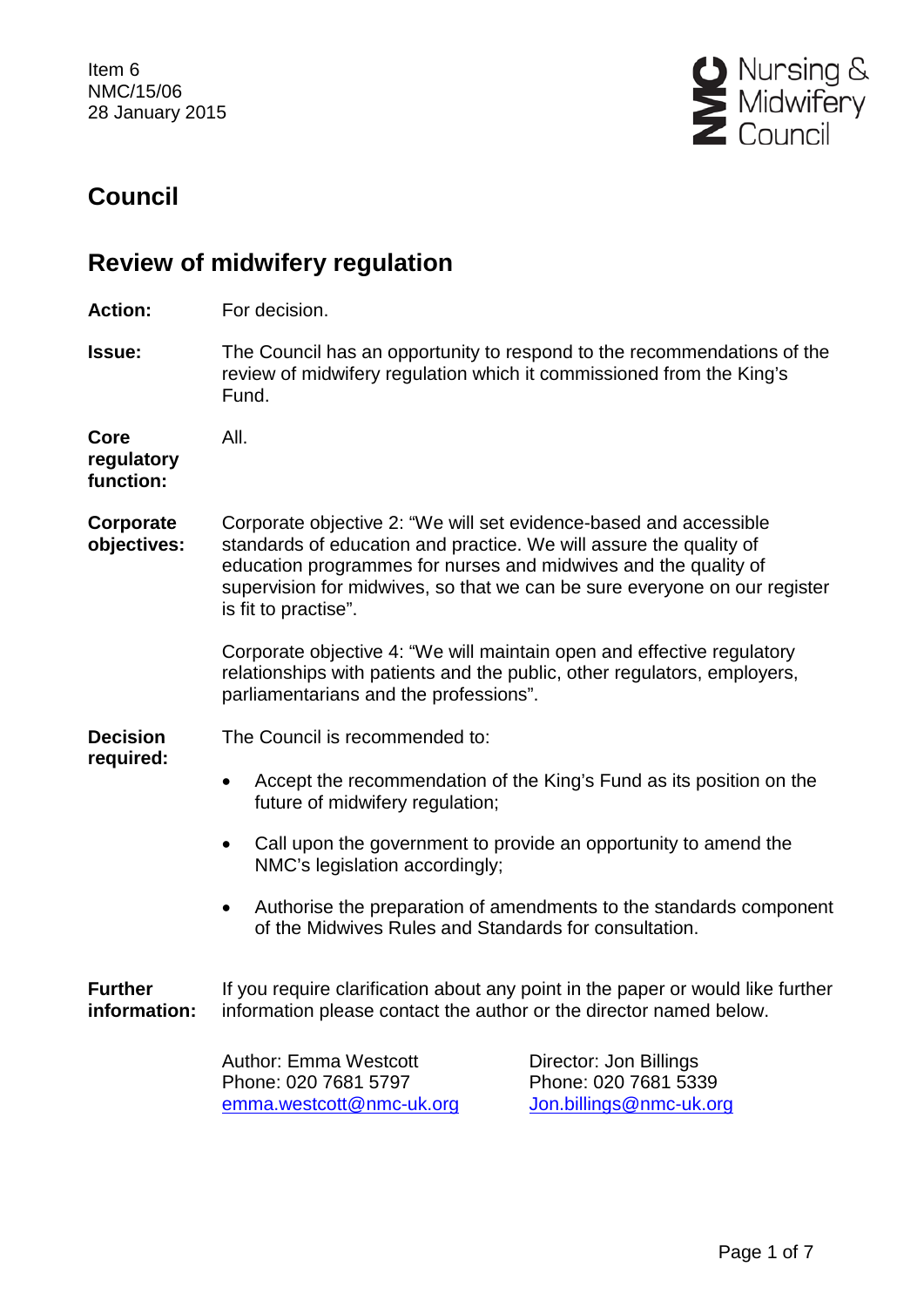- Background: 1 In December 2013, the Parliamentary and Health Service Ombudsman (PHSO) in England published a thematic report into midwifery regulation. She had been prompted to scrutinise the unique arrangements that apply to midwifery as a consequence of investigating cases at Morecambe Bay, but was clear that the thematic report was not about Morecambe Bay, but about what she described as 'structural flaws' in the framework from the perspective of public protection.
	- 2 The Ombudsman set out two principles that should apply to a future model for midwifery:
		- 2.1 That midwifery supervision and regulation should be separated;
		- 2.2 That the NMC should be in direct control of regulatory activity.
	- 3 The Ombudsman has shared her recommendations with her counterparts in the other countries of the UK and kept them up to date with developments since her report.
	- 4 In January 2014, the Council discussed the Ombudsman's report. It concluded that it was a very serious matter for another regulator, tasked with upholding public protection, to raise questions about the fitness for purpose of an aspect of our regulatory framework.
	- 5 The Council also noted the view expressed by the Professional Standards Authority in the Ombudsman's report, that

*These supervision arrangements are a clear candidate for reform, as they demonstrate a local manifestation of an older model of professional regulation – one that uneasily combines important regulatory and professional leadership roles. This combination of functions in one role creates circumstances that have the potential to undermine confidence in regulation.*

- 6 The Council accepted the Ombudsman's judgement that midwifery regulation was 'structurally flawed' and commissioned an independent review, not to go behind the Ombudsman's findings but to make recommendations for a future model of midwifery regulation that addressed the concerns raised.
- 7 The NMC's terms of reference required the King's Fund to make recommendations having regard to:
	- Public protection;
	- Proportionality;
	- Public confidence in the regulatory model which, post-Shipman, includes the expectation that regulatory decisions are not taken by professionals in isolation;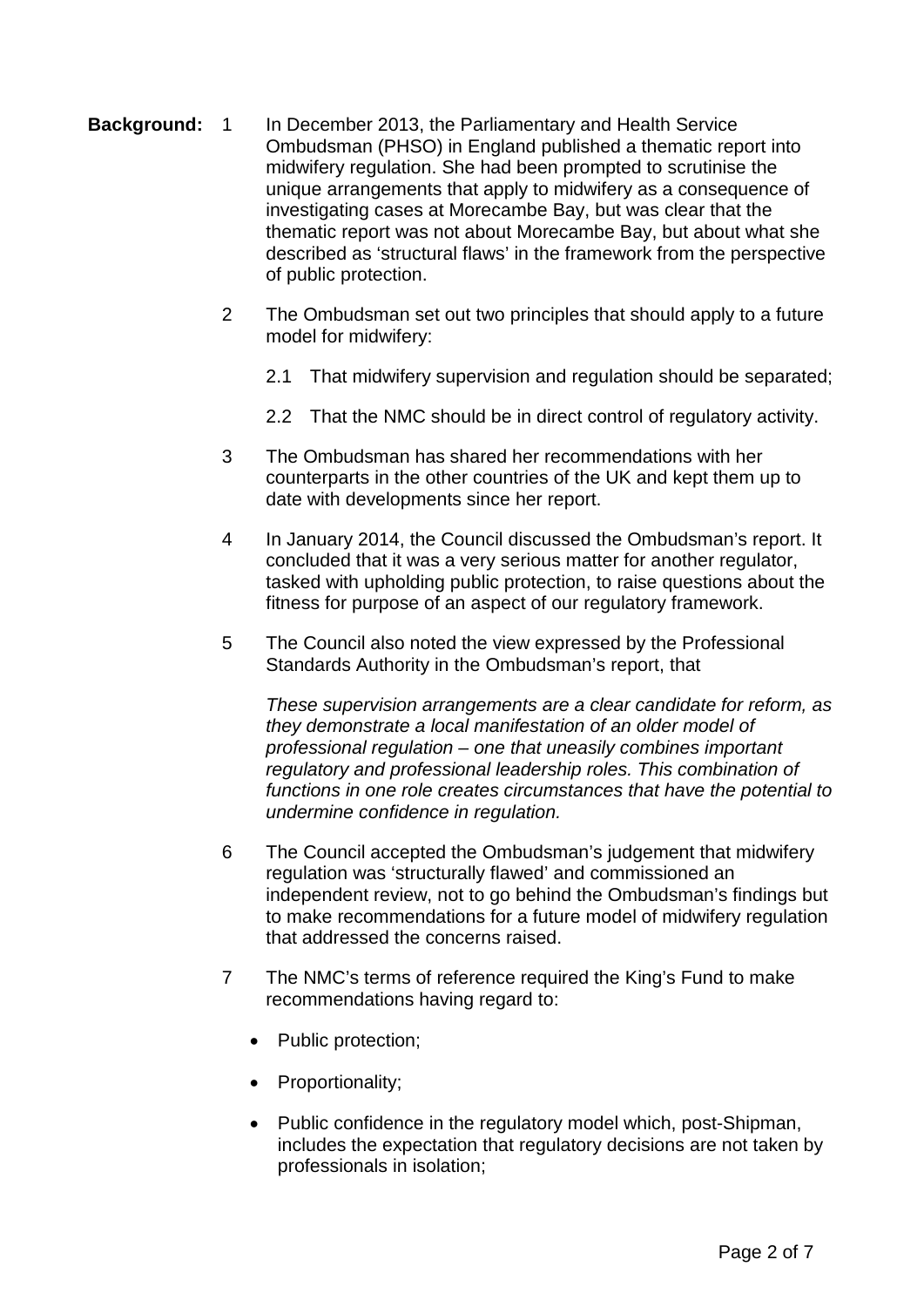- The PSA's standards of good regulation;
- Public assurance about the responsibility and accountability of service providers for the quality of maternity services;
- Fairness to midwives whose fitness to practise is called into question.
- 8 The King's Fund was selected to undertake this work and report back to the NMC at the end of 2014. Its report attached as **annexe 1**.
- 9 The methodology employed by the King's Fund is set out in the report, but in summary, the work consisted of a literature review, focus group work and two rounds of engagement with key stakeholders. The second round of engagement involved the use of future scenarios which were appraised against the principles set out in the terms of reference
- 10 The Midwifery Committee has been asked, as part of its advice to the Council, to appraise the King's Fund's approach.
- 11 The Ombudsman advised the NMC to establish a partners' group for the review as a means of involving bodies that may have a role to play in changes to the framework.

#### **Contextual matters**

#### *Kirkup Investigation*

12 The English government has launched its own investigation into failings in maternity care at Morecambe Bay which is due to submit its report to the Secretary of State in February 2015. The NMC has given evidence to the investigation and maintained contact throughout the conduct of the review.

#### *Public Administration Select Committee*

13 The English Public Administration Select Committee holds the PHSO to account and held a hearing in 2014 to assess the impact of the Ombudsman's report on midwifery regulation. The NMC was among those giving evidence. In September 2014 the Chair of the Committee, Bernard Jenkin, wrote to the minister Dan Poulter following the hearing in these terms:

*We are not satisfied with the slow progress in relation to midwifery supervision, to remove the conflict of interest identified by the Ombudsman. You undertook to move swiftly following the King's Fund report due in [sic] February next year. We urge you to introduce legislation or take account via a section 60 Order before the general election.*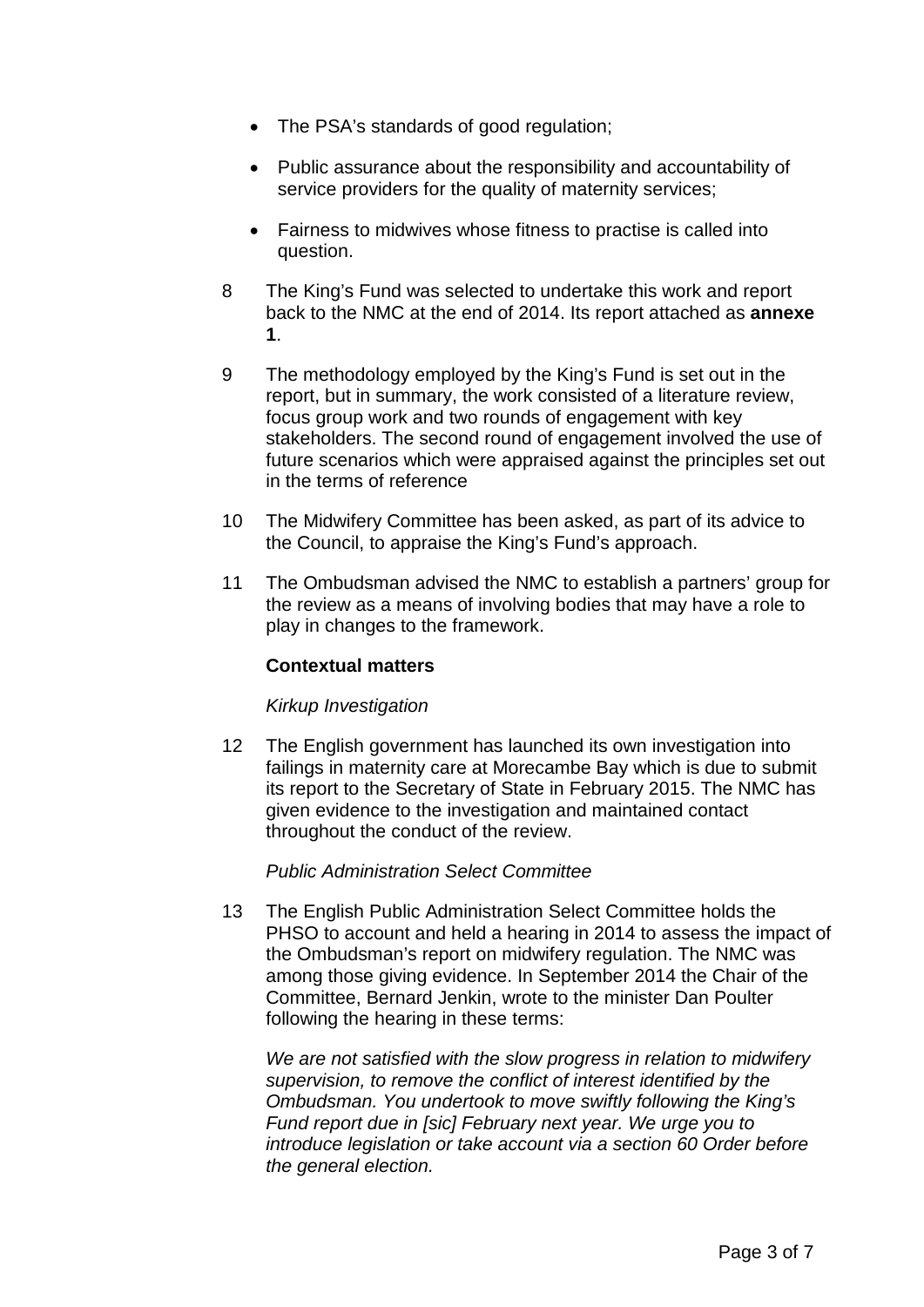*Review of Healthcare Inspectorate Wales (HIW)*

14 On 8 January 2015 the Welsh Assembly published an independent review of the role of HIW, which is the Local Supervising Authority for Wales. The review concluded that:

*HIW's primary role is to regulate healthcare services to ensure patients receive high quality and effective care. The supervision of midwives involves the regulation of a profession, as opposed to the inspection of a health service.*

#### **Guernsey**

15 The Council has received regular updates on the NMC's involvement with maternity services in Guernsey. We published the reports of an extraordinary review on 30 October 2014. Events in Guernsey might be said to reflect a number of the concerns about the current framework highlighted by the Ombudsman.

#### **Key considerations for Council**

- 16 The Midwifery Committee met on 21 January 2015 to consider the report. The Council will want to take the advice of Midwifery Committee in reaching its conclusions.
- 17 Council is advised to accept the main recommendation in the King's Fund report:

*The NMC as the health care professional regulator should have direct responsibility and accountability solely for the core functions of regulation. The legislation pertaining to the NMC should be revised to reflect this. This means that the additional layer of regulation currently in place for midwives and the extended role for the NMC over statutory supervision should end.*

18 In taking its decision, Council may want to consider the following:

#### **Evidential matters**

- The King's Fund found no risk based evidence to justify an additional tier of regulation for midwifery
- The additional tier did not appear to have a positive impact on the quality of referrals to fitness to practise as measured by the likelihood of case to answer findings or sanctions.
- In high profile cases involving shortcomings in maternity, the additional tier of regulation did not appear to have had a decisive positive impact on outcomes.
- The assessment of the King's Fund was that most of the work carried out under the aegis of the current arrangements is not what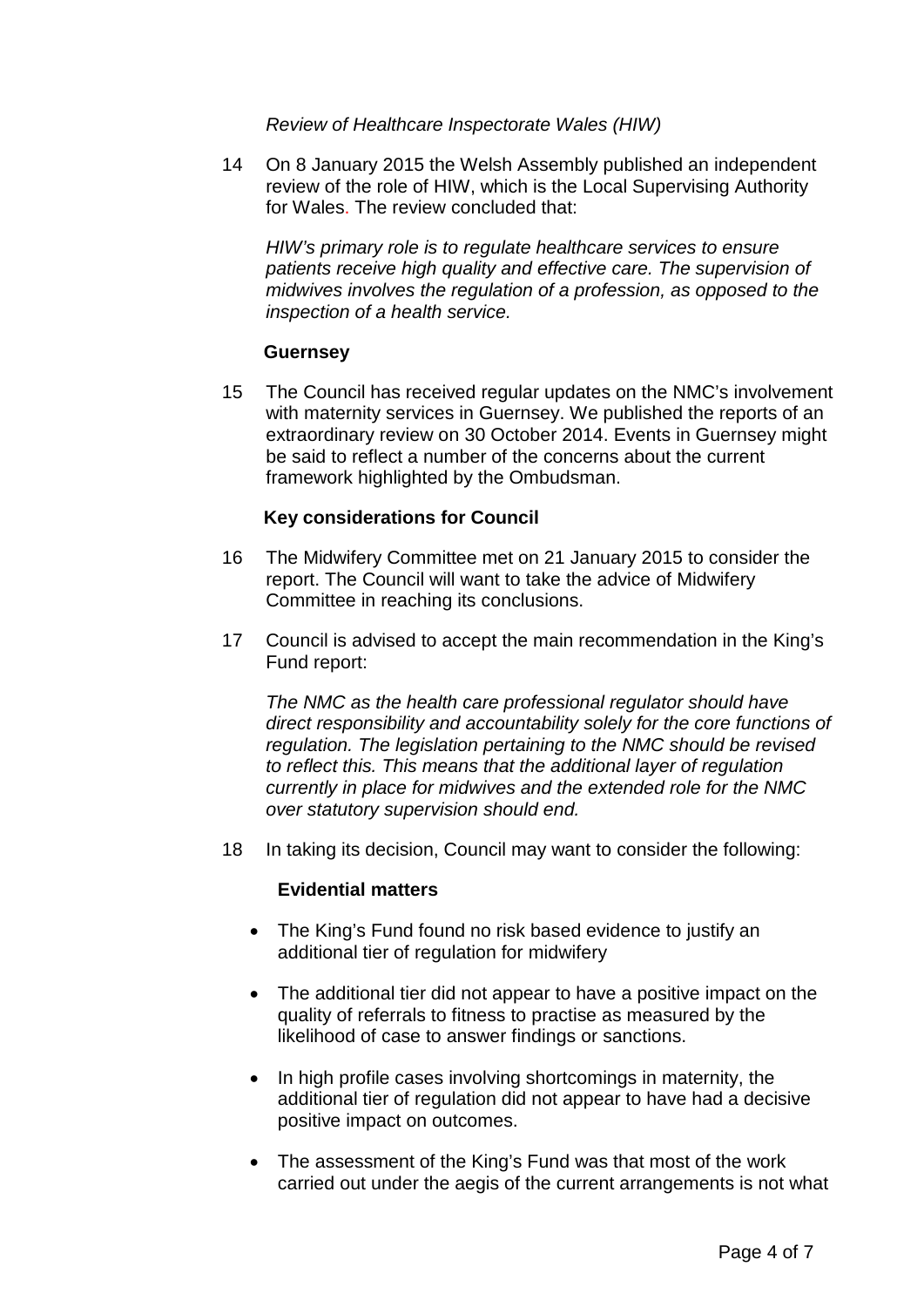it describes as 'core regulation' – it is work that is at the supportive, developmental and leadership end of the continuum set out by the King's Fund in paragraph 6.2 (p.11) of its report.

#### **Comparators**

- The King's Fund found no other profession with an infrastructure comparable to statutory supervision.
- There are other health and care professions (though not nursing) where the custom of practice of supervision is well established without being statutory.

#### **Perceptions**

- The perception of service users and the public was that if things went wrong, they wanted a clear single process for addressing shortcomings.
- The King's Fund found that for some providers of maternity services the existence of a parallel framework around midwifery had a negative impact on their grasp of their own responsibilities for midwifery.
- The PSA's views about midwifery regulation are summarised in paragraph 5 above. The PSA attended the recent partners' meeting for this review and confirmed its support for the King's Fund recommendations.
- The English Ombudsman, whose concerns about supervision led to this review, supports the recommendations and is satisfied that they address the issues she raised.

#### **The future of supervision outside regulation**

- 19 Council's core concern will be the fitness for purpose and safety of the regulatory model over which it presides.
- 20 However, throughout this process Council has been mindful of the strength of feeling among midwives about the value of supervision. The King's Fund found that most midwifery stakeholders were not wedded to the link between regulation and supervision on principle; rather, they were concerned that without statutory force supervision would cease.
- 21 A subsequent consideration will be that any transition takes stock of the value added by the current arrangements to inform decisions about the future. It would not be in the NMC's gift to direct the actions of others but the NMC would retain a keen interest, not least in the context of revalidation.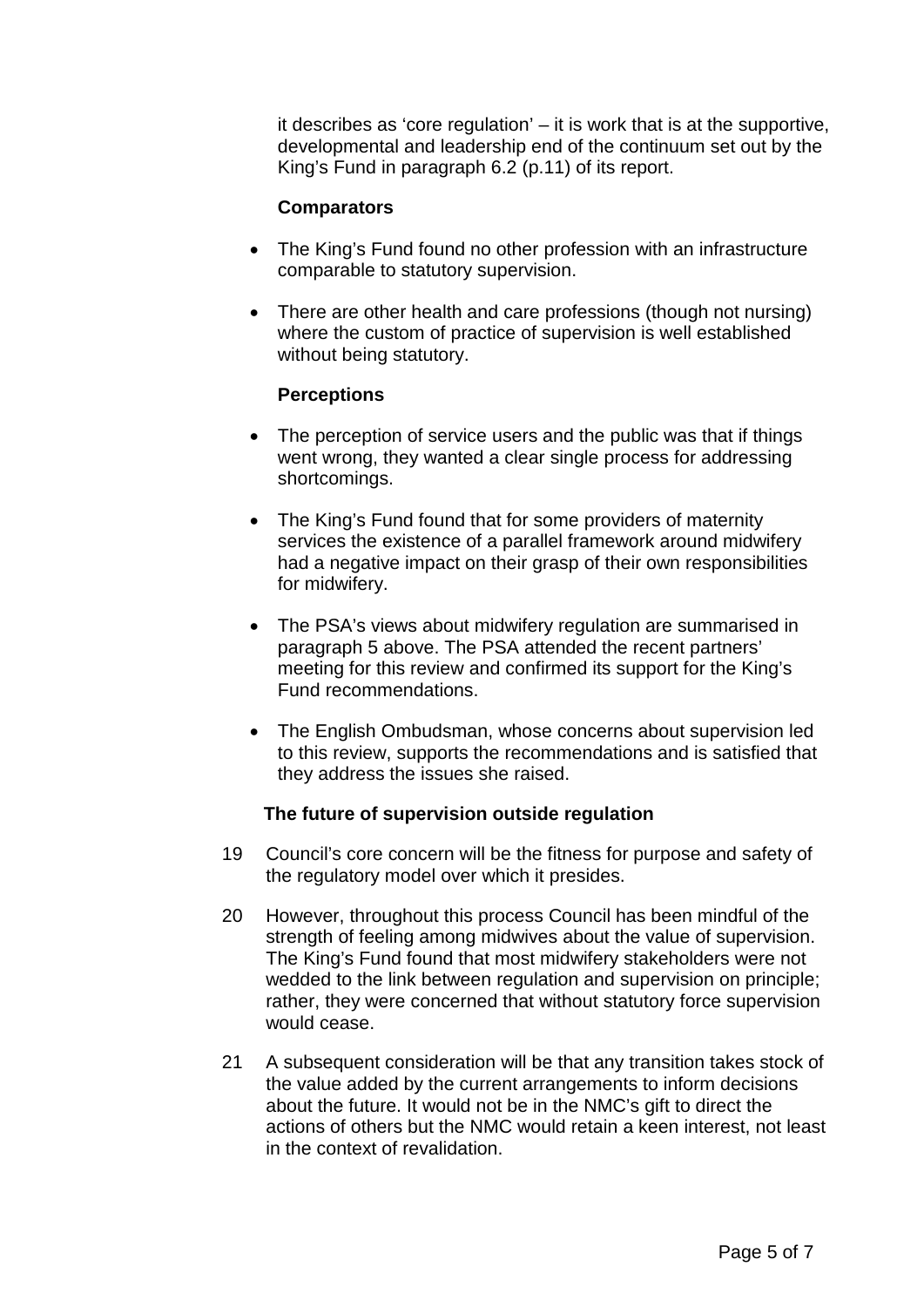#### **Next steps**

- 22 *If the Council supports the recommendation* we have no powers to change the NMC's legislation and will need to seek government support and parliamentary time to do so. The current government has committed to supporting legislative change if needed. The timing of the forthcoming general election means that there is little prospect of immediate change. Nevertheless, it is important that legislators understand Council's position at the earliest opportunity.
- 23 We are required by statute to consult on changes to our legislation, and DH would also need to hold a consultation. It is envisaged these consultations would need to cover changes to the Order and the repeal of Midwives Rules and Standards.
- 24 Without an immediate prospect of legislative change, Council may also wish to authorise a small number of interim changes to the standards component of the Midwives Rules and Standards, which can be managed without the involvement of DH, but would also require consultation.
- 25 If Council accepts the recommendation we would write, as part of a wider communications plan, to providers, explaining Council's decision and next steps, and reiterating their responsibilities as employers of midwives.
- 26 *If the Council does not support the recommendation* we will need to clarify how we would wish midwifery regulation to be specified in any future Law Commission Bill after the election.

#### **Public protection:** 27 This work arose from public protection concerns raised by the Parliamentary and Health Service Ombudsman in England, and is principally concerned with ensuring our regulatory model is playing an effective and appropriate role in public protection.

- **Resource implications:** 28 The total cost of the work of the King's Fund is £345k and the work IPSOS/MORI contributed to the review was an additional £88k. If Council accepts the King's Fund's recommendation and the legislative changes are made the NMC will need to assess the likely impact on fitness to practise referrals of midwives. As set out in the King's Fund report, the principle costs of the current framework are met by the sector.
- **Equality and diversity implications:** 29 To our knowledge no explicit equality and diversity concerns have been raised in the course of the review, which had fairness and transparency as part of its terms of reference. However, if the review results in legislative change we envisage completing an equalities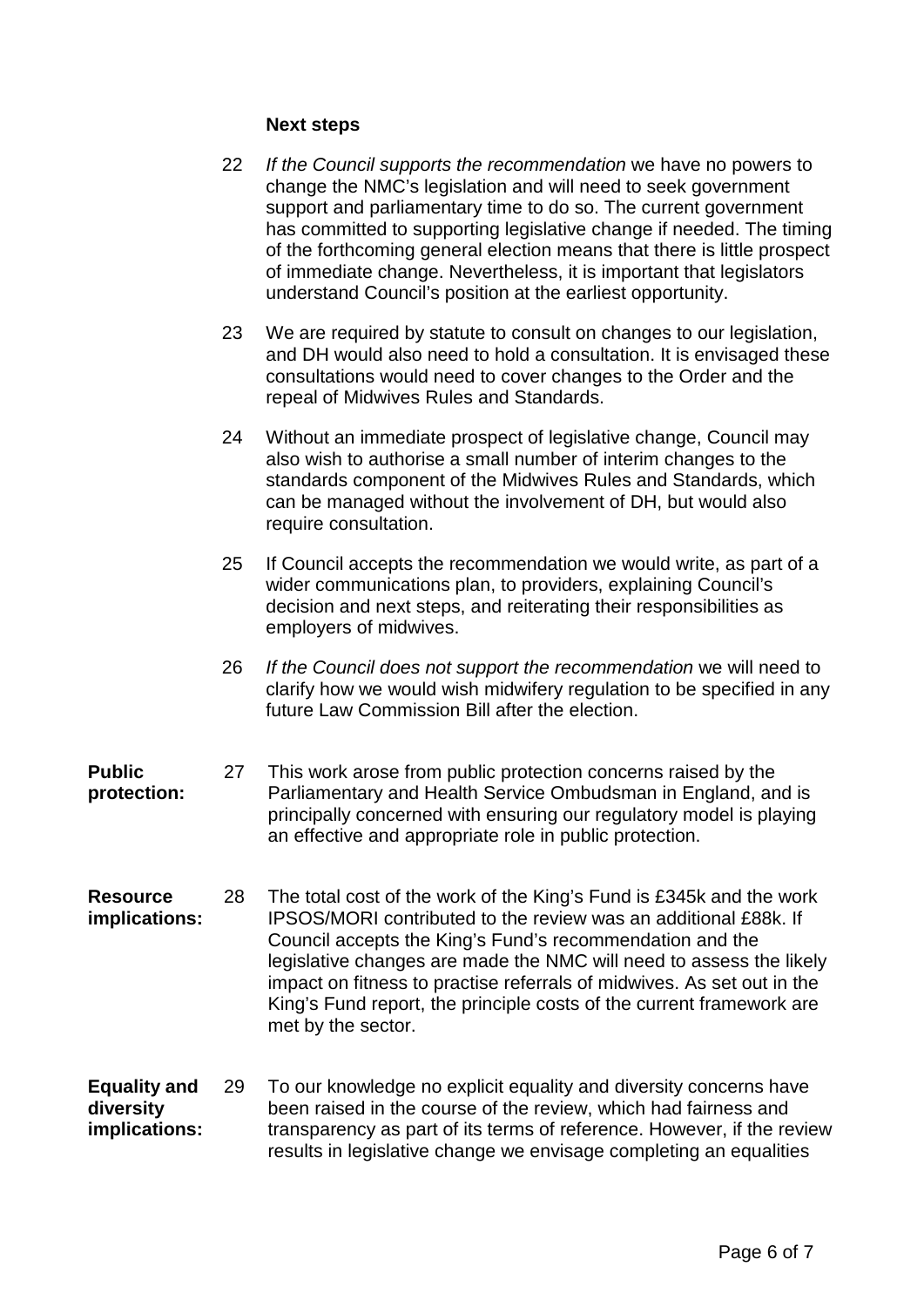impact assessment.

| <b>Stakeholder</b><br>engagement: | 30 | The King's Fund engaged extensively with stakeholders during the<br>course of the review and also issued a wider call for evidence. The<br>NMC established a Partners' Group for the review and has also kept<br>other key stakeholders informed throughout.                                                       |
|-----------------------------------|----|--------------------------------------------------------------------------------------------------------------------------------------------------------------------------------------------------------------------------------------------------------------------------------------------------------------------|
| <b>Risk</b><br>implications:      | 31 | The King's Fund address risks in the conclusion of the report. Risks<br>to the NMC depend on Council's decision and will need to be set out<br>in full once its decision is known.                                                                                                                                 |
| Legal<br>implications:            | 32 | If Council accepts the recommendation of the King's Fund,<br>legislative change will be required. In addition to our own legislation<br>there may be requirements to change wider legislation in which the<br>role of the LSA is embedded, e.g. where the body fulfilling the<br>function of the LSA is specified. |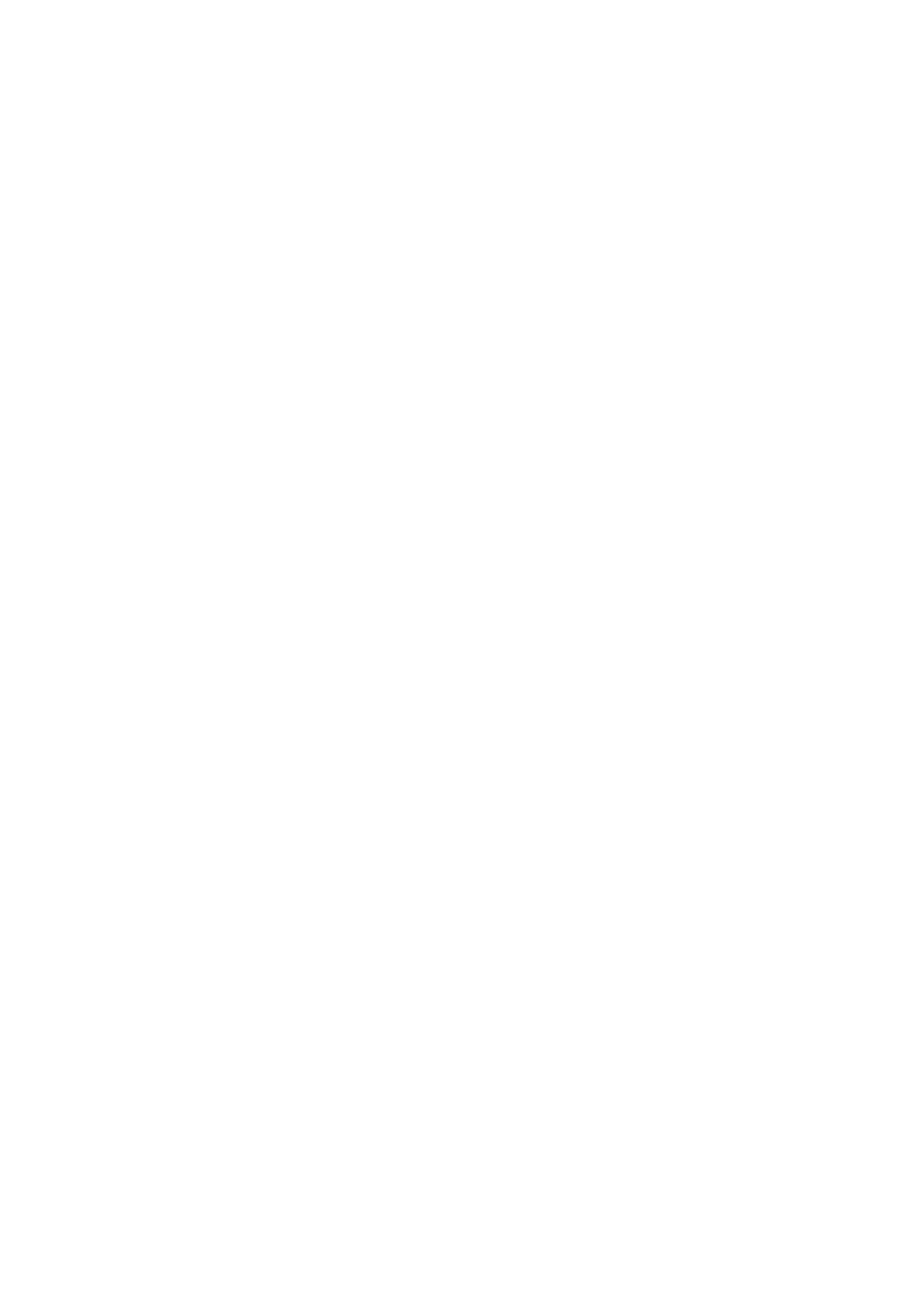The Kings Fund>

Ideas that change health care

# Midwifery regulation in the United Kingdom

# Authors

Beccy Baird Richard Murray Becky Seale Catherine Foot Claire Perry

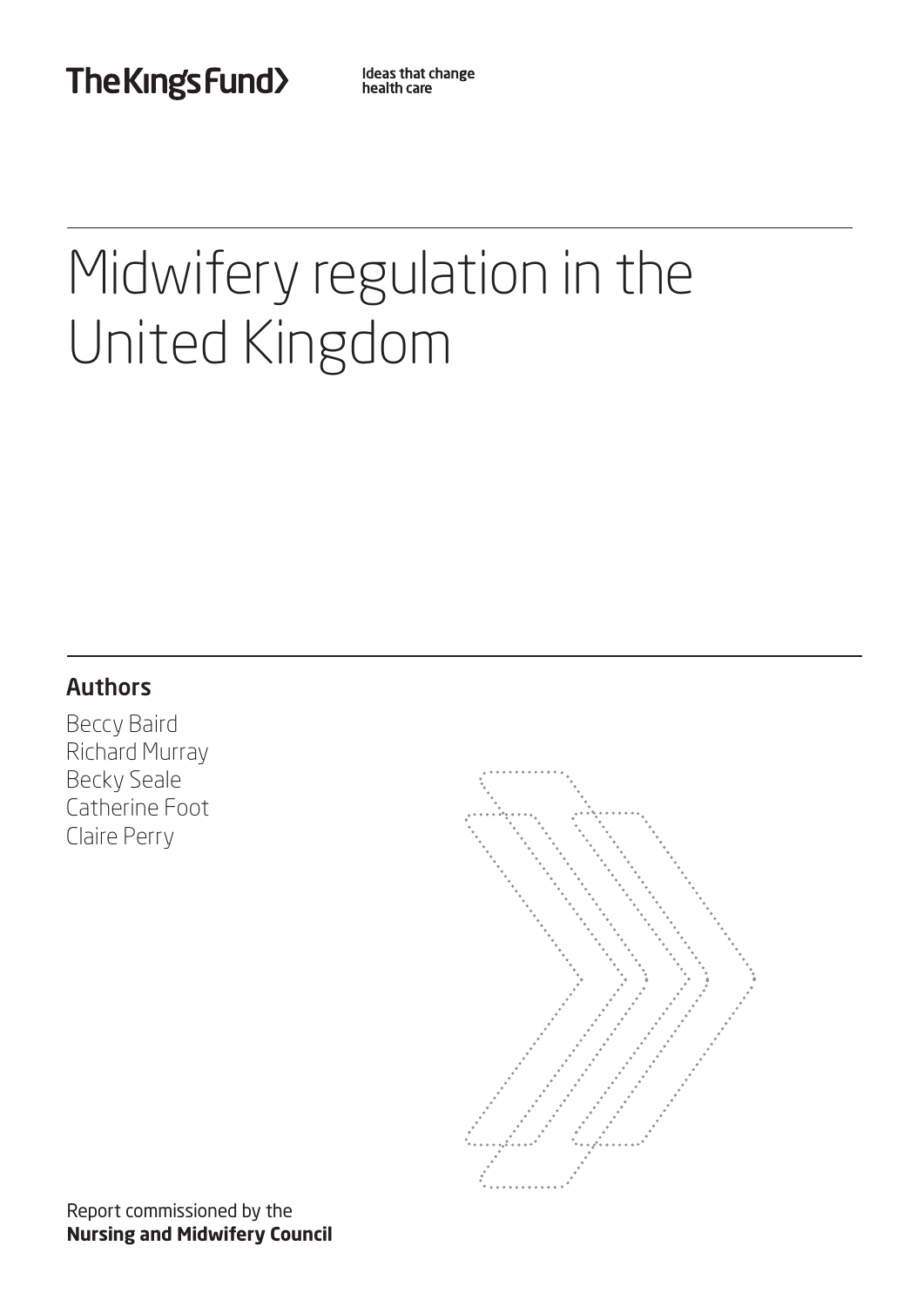# **Table of contents**

| 1.  |                                                                 |  |  |  |  |  |  |  |
|-----|-----------------------------------------------------------------|--|--|--|--|--|--|--|
| 2.  |                                                                 |  |  |  |  |  |  |  |
| 3.  |                                                                 |  |  |  |  |  |  |  |
| 4.  |                                                                 |  |  |  |  |  |  |  |
| 5.  |                                                                 |  |  |  |  |  |  |  |
| 6.  | Defining regulation and supervision: a conceptual framework  10 |  |  |  |  |  |  |  |
| 7.  |                                                                 |  |  |  |  |  |  |  |
|     | 7.1                                                             |  |  |  |  |  |  |  |
|     | 7.2                                                             |  |  |  |  |  |  |  |
| 8.  | Other functions of the current model of midwifery regulation 19 |  |  |  |  |  |  |  |
|     | 8.1                                                             |  |  |  |  |  |  |  |
|     | 8.2                                                             |  |  |  |  |  |  |  |
|     | 8.3                                                             |  |  |  |  |  |  |  |
| 9.  |                                                                 |  |  |  |  |  |  |  |
| 10. |                                                                 |  |  |  |  |  |  |  |
|     | 10.1                                                            |  |  |  |  |  |  |  |
|     | 10.2                                                            |  |  |  |  |  |  |  |
|     | 10.3                                                            |  |  |  |  |  |  |  |
| 11. |                                                                 |  |  |  |  |  |  |  |
| 12. |                                                                 |  |  |  |  |  |  |  |
|     |                                                                 |  |  |  |  |  |  |  |
|     |                                                                 |  |  |  |  |  |  |  |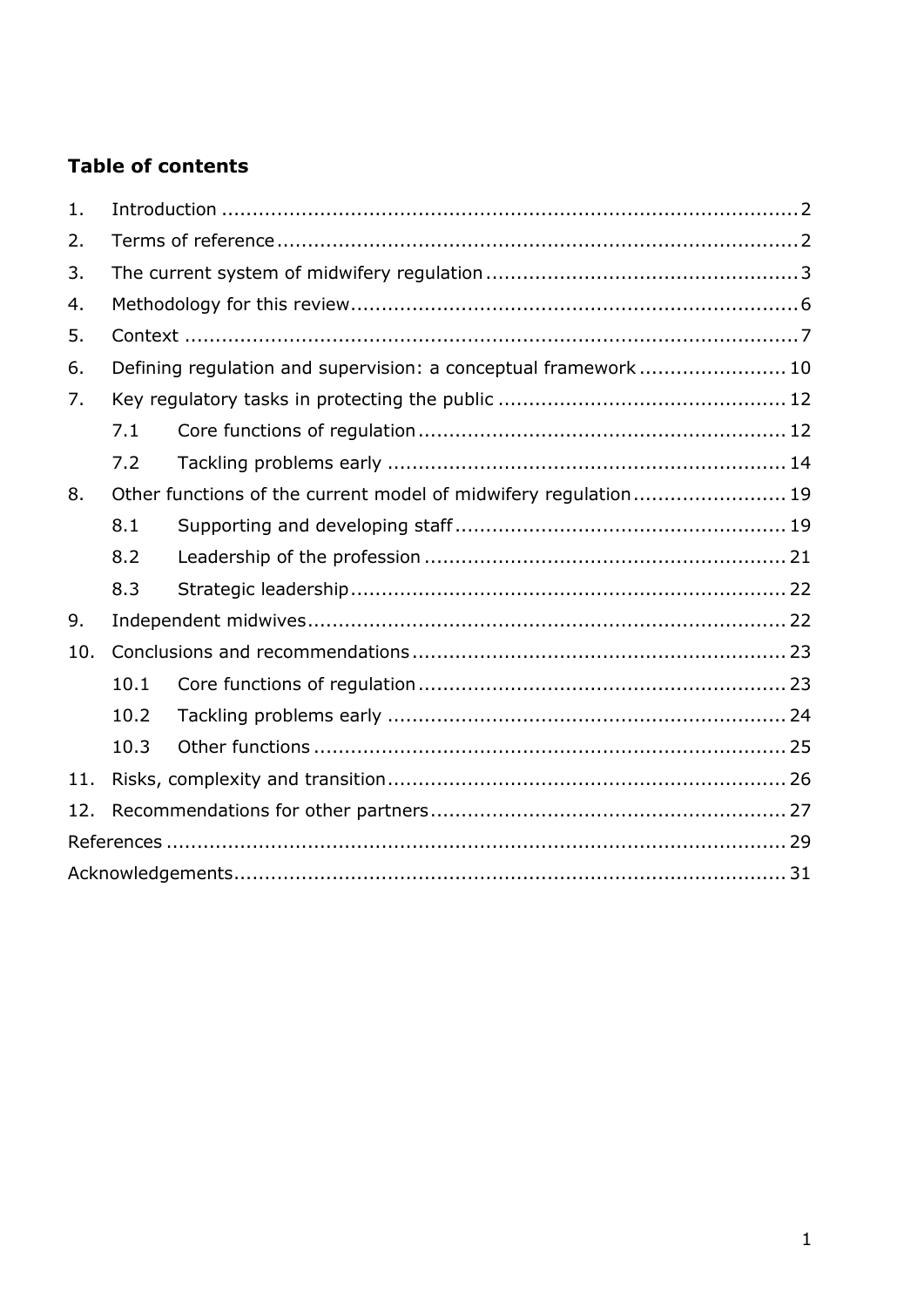# <span id="page-10-0"></span>**1. Introduction**

- 1.1 Midwifery regulation is based on a model established in 1902 and the principles have remained essentially unchanged since that time. The scope of midwifery regulation has since expanded to cover a wide range of activities, some of which are defined in legislation while others have developed into custom and practice. This has taken midwifery regulation beyond the usual scope of the professional regulator, meaning that midwifery is regulated differently to the other health care professions.
- 1.2 There is a lack of quantifiable evidence about the impact of the current system of midwifery regulation on public protection and there is a wide range of divergent and conflicting opinion expressed by stakeholders. We have considered these views and the evidence available and set them in the context of the current approach to health care professional regulation in the United Kingdom.
- 1.3 Modernising all of the elements that currently sit within the scope of midwifery regulation will require a response from a wider set of stakeholders than the professional regulator alone, simply because this scope has moved beyond the standard functions of a professional regulator. Our recommendations therefore focus on roles and accountabilities for the wide range of functions carried out under the auspices of midwifery regulation and attempt to address the question 'what is the role of a health care professional regulator and what role do other players in the system have?'

# <span id="page-10-1"></span>**2. Terms of reference**

- 2.1 This report was commissioned following the Parliamentary and Health Service Ombudsman (PHSO) in England's investigations into three cases arising from failures in maternity care at Morecambe Bay NHS Foundation Trust along with a thematic report *Midwifery supervision and regulation: recommendations for change* (Parliamentary and Health Service Ombudsman 2013). This report recommended that:
	- midwifery supervision and regulation should be separate
	- the NMC should be in direct control of regulatory activity.
- 2.2 In addition, the Professional Standards Authority (PSA) was given the opportunity to contribute its perspective to the report and added that:
	- there is a lack of evidence to suggest that the risks posed by contemporary midwifery require an additional tier of regulation – bringing into question the proportionality of the current system when compared to that operating for other professions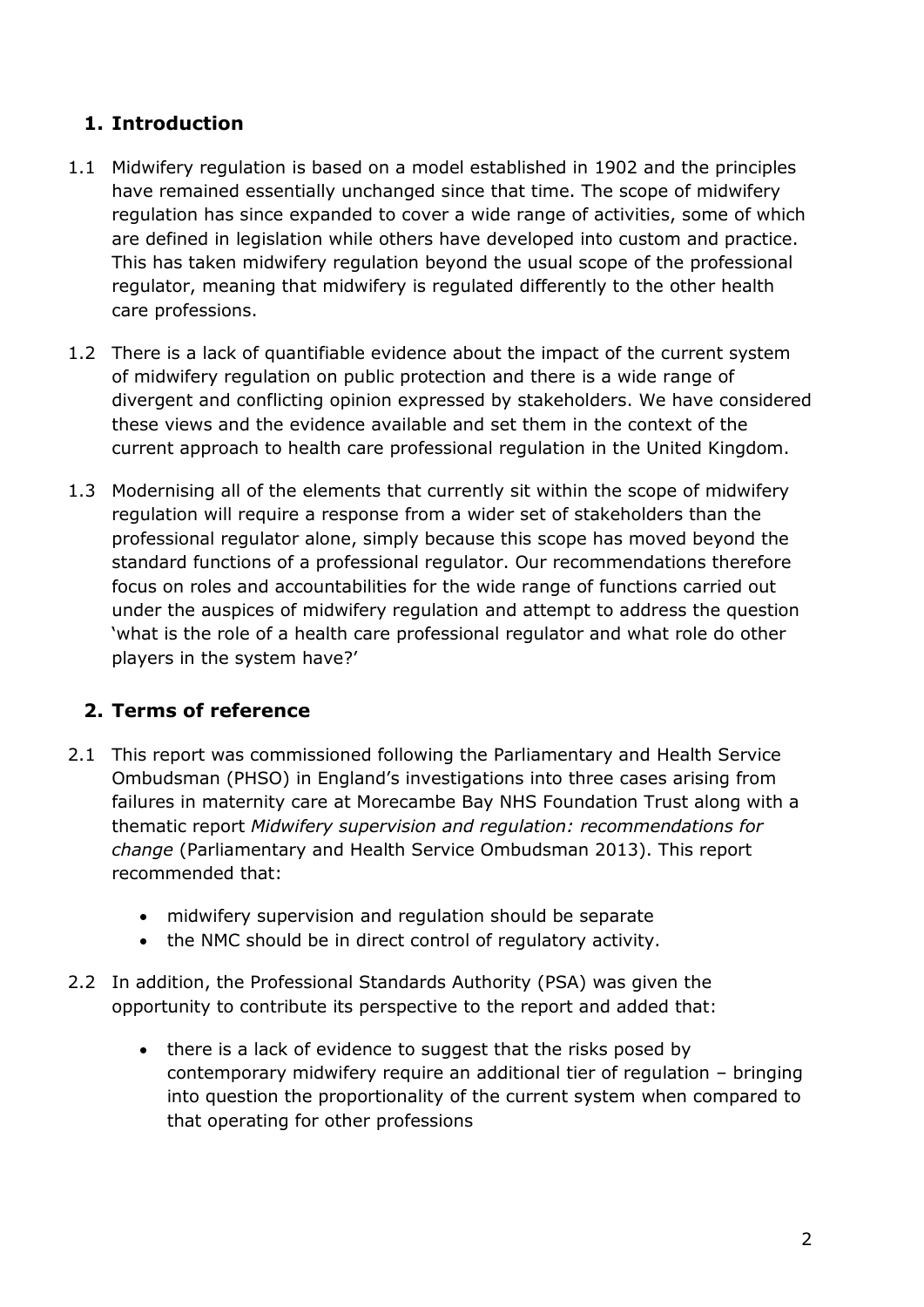- the imposition of regulatory sanctions or prohibitions by one midwife on another without lay scrutiny is counter to principles of good regulation in the post-Shipman era.
- 2.3 At its meeting on 29 January 2014 the NMC accepted the PHSO's finding that midwifery regulation was structurally flawed as a framework for public protection and approved an immediate review of midwifery regulation, which The King's Fund was commissioned to undertake. The review was asked to consider potential models for the future of midwifery regulation, with particular reference to the PHSO's recommendations, taking into account the wider concerns of the PHSO and the PSA as set out in the PHSO report. The recommendations would have regard to:
	- public protection
	- proportionality
	- public confidence in the regulatory model, which, post-Shipman, includes the expectation that regulatory decisions are not taken by professionals in isolation
	- the PSA's standards of good regulation
	- public assurance about the responsibility and accountability of service providers for the quality of maternity services
	- fairness to midwives whose fitness-to-practise is called into question.
- 2.4 The review would also have regard to the NMC Council's interest in distinguishing two aspects of the review:
	- 'the link between supervision and regulation and… the future of supervision and the supporting infrastructure if it were no longer part of the regulatory framework.' (NMC Council minutes, 29 January 2014)

# <span id="page-11-0"></span>**3. The current system of midwifery regulation**

- 3.1 There are around 37,000 midwives currently registered to practise in the United Kingdom mainly working in NHS organisations, with some employed by private sector organisations including agencies and a small number (around 150) operating as independent midwives. There are a number of components to the regulation of health care in the United Kingdom:
	- the regulation of organisations
	- the regulation of individuals as employees of organisations
	- the regulation of individuals as members of professions.
- 3.2 Due to differences in the way that health care is organised across England, Scotland, Wales and Northern Ireland, the regulation of organisations and employees of organisations differs between the four countries but the regulation of most other health care professionals, including midwives, is UK-wide.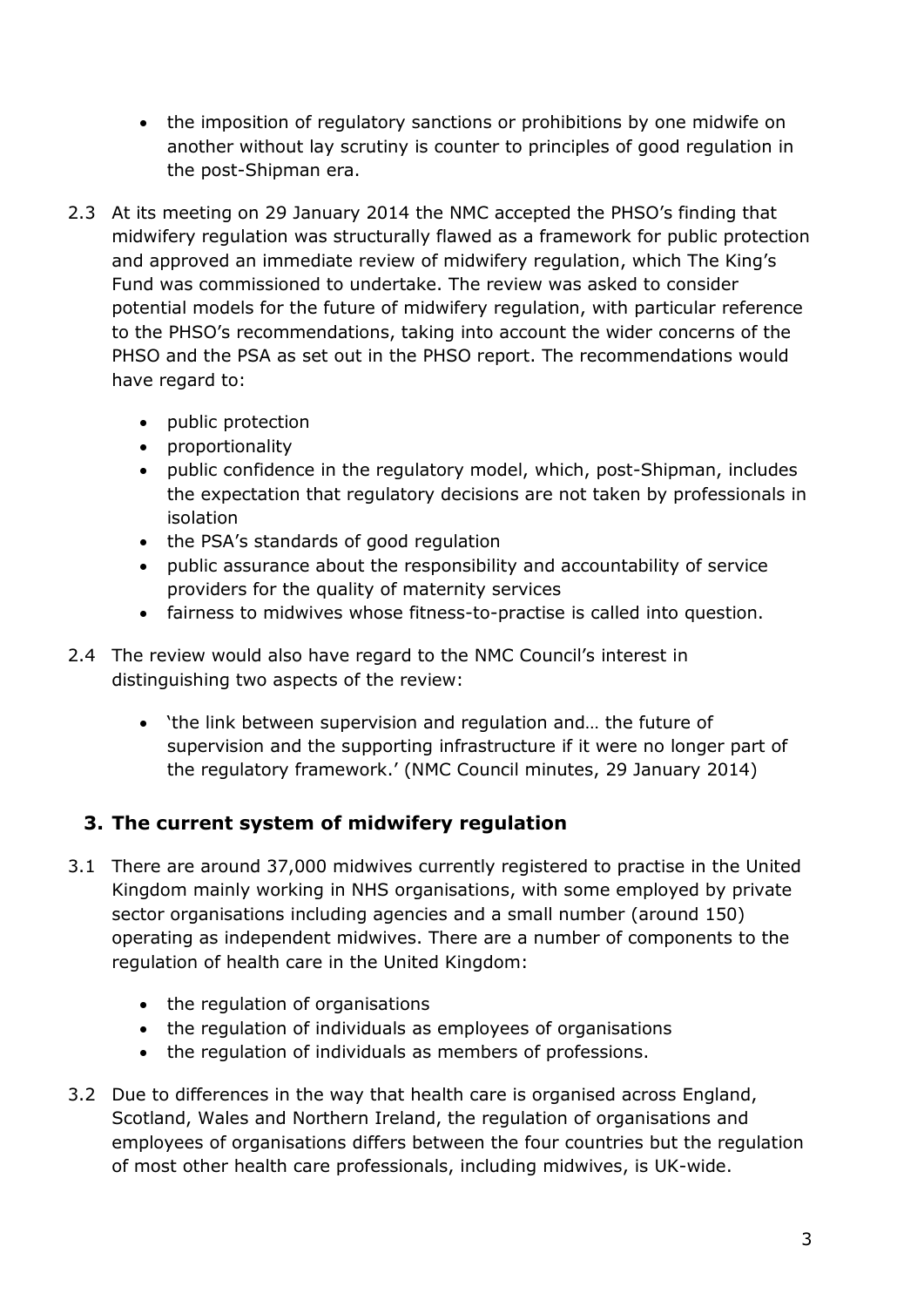#### *Legislative framework for nurses and midwives*

3.3 The Nursing and Midwifery Order 2001 grants the Nursing and Midwifery Council (NMC) powers to regulate midwifery and nursing in the United Kingdom, similar to those powers available to the other health care professional regulators. These powers include establishing and maintaining a register of all qualified nurses and midwives eligible to practise in the UK; setting standards for their education, practice and conduct; and taking action when those standards are called into question. All nurses and midwives must complete continuing professional development and demonstrate continued fitness-to-practice in order to be reregistered every three years.

#### *Additional powers for the regulation of midwives*

3.4 The Order contains an additional set of powers for the NMC to set rules related to midwifery. These rules provide midwives with an extra layer of regulation known as 'statutory supervision'. Any changes to the Order and rules are subject to parliamentary process and cannot be changed unilaterally by the NMC. The Order requires a Local Supervising Authority (LSA) to be established in each of the four countries of the United Kingdom and requires midwives to give notice to an LSA when they intend to practise in that area. It stipulates that LSAs must supervise midwives in their area in line with the NMC's Rules and Standards (set out in *Midwives Rules and Standards 2012* (Nursing and Midwifery Council 2012)). The standards can be changed by the NMC but only after consultation. This additional power for the NMC to ensure supervision goes back to the model first established in 1902 when midwives were working as independent practitioners and county and borough councils were given powers to keep records of midwives in their area. No other health profession operates this model either in the United Kingdom or internationally.

#### *Local Supervising Authorities (LSAs)*

- 3.5 There is a designated LSA for each of the four countries of the United Kingdom.
	- The LSA for England is NHS England. There are four LSA clusters: North; Midlands and East; London and South. Through contractual agreements NHS England is also the LSA for overseas territories including the Channel Islands and the Isle of Man.
	- In Scotland, Health Boards carry out the functions of the LSA. There are two regions: the South East and West of Scotland; and the North of Scotland.
	- In Wales Healthcare Inspectorate Wales (HIW) acts as the LSA, on behalf of the Welsh Government.
	- In Northern Ireland the Public Health Agency (PHA) is the LSA.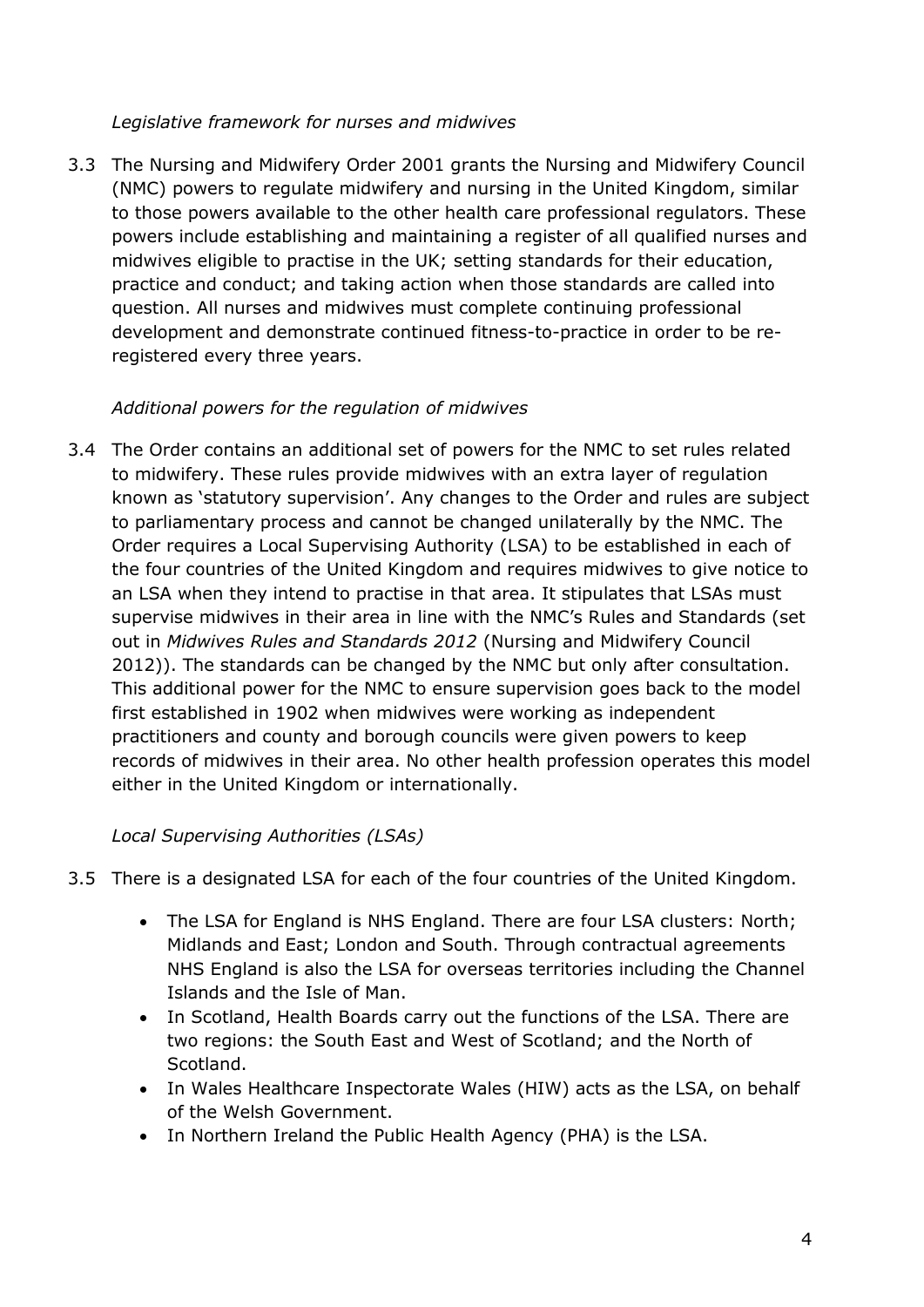- 3.6 All incidents, complaints and concerns involving midwives are notified to the LSA which oversees a preliminary investigation of the role of the midwife. If necessary there is then a fuller supervisory review that can result in a local action plan for the midwife, a formal LSA practice programme or referral to the NMC for a full fitness-to-practise investigation. The LSA can also immediately suspend a midwife from practising anywhere in the LSA area if they believe there is a major risk to mothers and babies.
- 3.7 Each LSA discharges its duties through a registered midwife known as the Local Supervising Authority Midwifery Officer (LSAMO) who has responsibility for carrying out the statutory LSA functions in all midwifery services, whether NHS or independent. At the time of this review there are ten LSAMOs in England, two in Wales, two in Scotland and one in Northern Ireland. Their role includes:
	- providing a framework of support for supervisory and midwifery practice
	- receiving intention-to-practise data for every midwife practising in that LSA
	- ensuring that each midwife meets the statutory requirements for practice
	- ensuring midwives have 24-hour access to a supervisor of midwives
	- accessing initial and continuing education and training for supervisors of midwives
	- leading the development of standards and audit of supervision
	- determining whether to suspend a midwife from practice
	- investigating cases of alleged misconduct or lack of competence
	- being available to women if they wish to discuss any aspect of their midwifery care that they do not feel had been addressed through other channels.
- 3.8 The LSAMO is selected and employed by the LSA, although the person specification and role criteria are specified by the NMC. Each LSAMO compiles an annual report for the NMC that outlines supervisory activities over the past year, key issues, audit outcomes and emerging trends affecting maternity services. The NMC monitors the quality of the LSAs through a quality assurance framework, carried out by a third party.
- 3.9 Each LSAMO appoints a number of supervisors of midwives (SoMs), with a recommended ratio of 1 SoM to 15 midwives. The NMC specifies the standards to which SoMs are trained. Every midwife must have a named SoM, who must meet with each midwife for whom they are a named supervisor at least once a year. Midwives must have 24-hour access to an SoM. SoMs attend training before being appointed, and they are accountable in their role to the LSAMO. Most SoMs undertake their supervisory duties in organisations where they hold substantive midwifery posts and have on average 7.5 hours a month of protected time to carry out their duties (Rogers and Yearley 2013) although some areas have chosen to appoint a smaller number of full-time SoMs. Training and additional pay in the form of an honorarium is funded by the employer.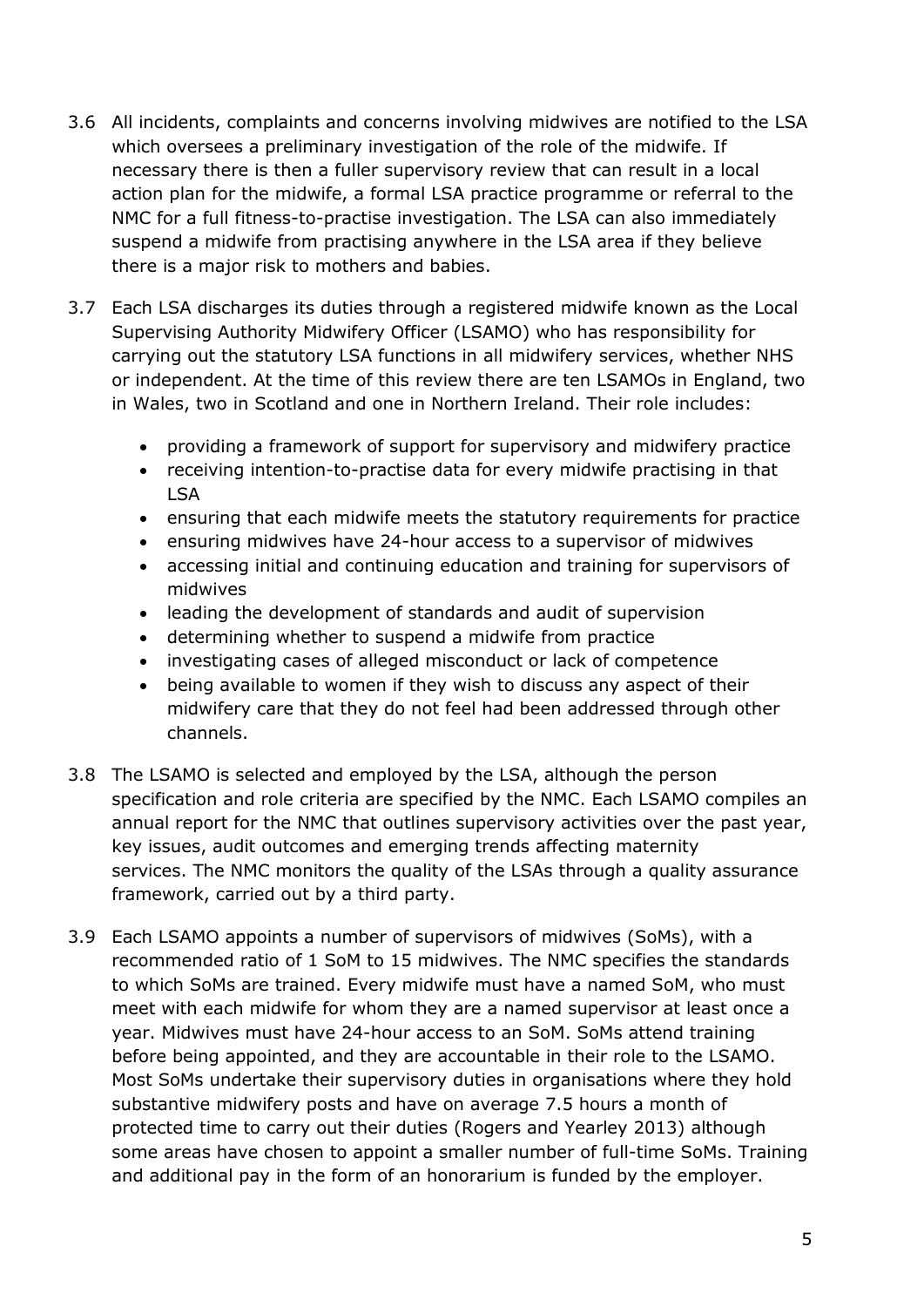SoMs are also available to women and families who should be able to contact an SoM at any time.

3.10 SoMs also have a role in investigating untoward or serious incidents, notifying the LSAMO when an investigation is being carried out and about the action required upon completion of their investigation. When carrying out these investigations the SoM is responsible to the LSAMO not to an employer. Changes to the *Midwives rules and standards 2012* mean that midwives should not be investigated by their named SoM.

#### <span id="page-14-0"></span>**4. Methodology for this review**

- 4.1 We used a variety of methods to investigate the options for the regulation of midwifery including:
	- a literature search and analysis that considered evidence about the regulation of midwives in the United Kingdom; regulation of other health care professionals in the United Kingdom; international regulation of midwives; and risk and midwifery
	- face-to-face and telephone interviews with around 40 stakeholders identified by the NMC across all four countries, and a small number of family members of those affected by incidents involving midwives
	- an analysis of NMC fitness–to-practise data for 2013/14
	- a review of the LSA reports from 2012/13
	- a selected call for written evidence from stakeholders identified by the NMC which received responses from the Care Quality Commission; Royal College of Obstetricians and Gynaecologists; Foundation Trust Network (now NHS Providers); Parliamentary Health Service Ombudsman for England and the Lead Midwife for the Education UK Executive.
- 4.2 We have also drawn on the work of Ipsos MORI who were separately commissioned by NMC to carry out focus groups and interviews with midwives, supervisors of midwives, heads of midwifery, directors of nursing and members of the public (including recent midwifery service users, parents and nonparents). In total, 30 interviews and 11 groups were carried out in October and November 2014. This research included participants from all four countries and we have incorporated their findings into this report.
- 4.3 As the legislation relating to the regulation of midwifery applies across the United Kingdom we have ensured in all aspects of this work that we have engaged with stakeholders in each of the four countries.
- 4.4 To note, where we refer to 'some stakeholders' we mean a significant minority. We have not attributed quotes to specific individuals or organisations unless we had specific prior agreement that they would be identified. We do identify the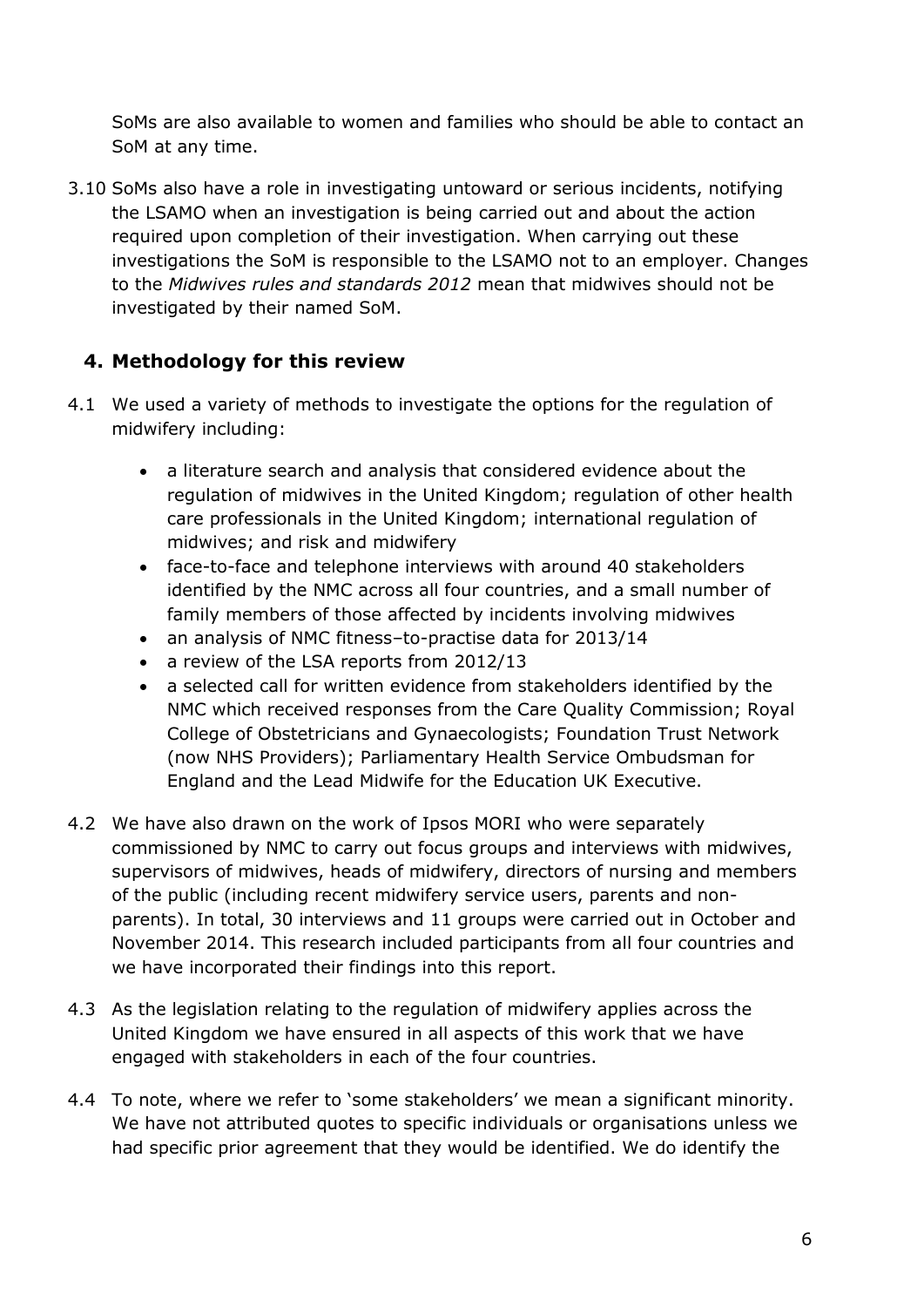broad source of the quote: for example a national stakeholder or a family member affected by incidents involving midwives.

- 4.5 In gathering qualitative evidence for this report we interviewed stakeholders to gather views on the current system and potential proposals for an alternative system. After a first round of interviews we did not find clear suggestions for any alternative model but did find significant confusion over the concept of 'regulation'. As a result we developed a conceptual framework presented later in this report and then carried out a second round of interviews with those stakeholders to discuss the framework and to talk through alternative scenarios for a future model of regulation. We also developed a set of criteria against which to assess alternative models, drawing upon the terms of reference.
- 4.6 In undertaking this review we make a caveat about the evidence. In health care 'evidence' is a rigorously defined concept with the randomised control trial (RCT) usually set as the gold standard. In this review while it was always unlikely that RCT evidence would be available, it is the case we have also been unable to find significant quantitative evidence about the impact of the current system of regulation on the protection of the public or any quantifiable evidence about the nature of the underlying risk to be mitigated.

### <span id="page-15-0"></span>**5. Context**

#### *Parliamentary and Health Service Ombudsman report*

5.1 Our work was commissioned as a direct result of the PHSO in England's report *Midwifery supervision and regulation: recommendations for change* in 2013 (Parliamentary and Health Service Ombudsman 2013), published following investigations into complaints from three families about Morecambe Bay NHS Foundation Trust. In the report the PHSO concluded: 'I am deeply concerned that the regulations allow potential muddling of the supervisory and regulatory roles of midwives or even the possibility of a perceived conflict [of interest]'. To an extent, the NMC has already taken action to try to mitigate these perceived conflicts although the NMC cannot make fundamental changes within the current legislative framework. The incidents in Morecambe Bay took place in 2008 and in 2012 the NMC issued new rules that meant that midwives could not be investigated by their named supervisor. Possibly because of this, we did find that some stakeholders expressed the view that the concerns outlined in the PHSO's report related to an investigation at only one organisation and may not represent practice in other organisations, and occurred under different rules to those now pertaining. However, while our report was commissioned by the NMC in direct response to the PHSO's report into Morecambe Bay, potentially similar concerns have now been reported in Guernsey and we found a significant number of other drivers for change that we have taken into consideration and which are outlined below.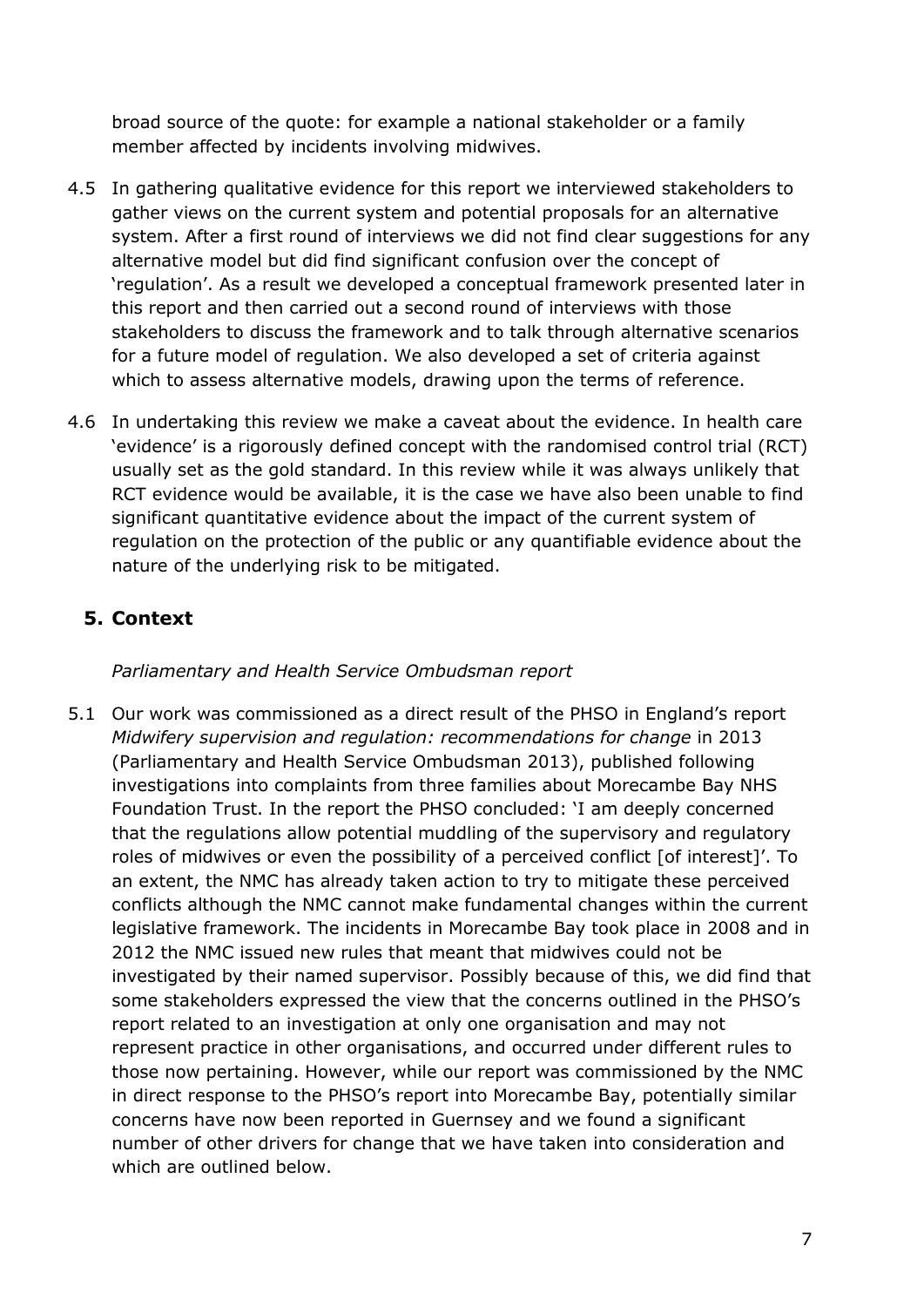#### *Professional Standards Authority*

5.2 The Professional Standards Authority (PSA), as overseer of the performance of the health care professional regulators, had also expressed concerns about the proportionality of the regulatory system for midwifery, the opportunity for lay involvement and also the need for the NMC to have clear accountability for regulatory actions. In a submission to the Public Administration Select Committee the PSA highlighted the changes in professional regulation as a response to the Shipman inquiry that have changed the national approach to professional regulation. The White Paper *Trust, assurance and safety* (Department of Health 2007) gave parity to lay and professional membership of Councils, removing the direct influence of the professions over regulation 'moving away from self-regulation to a shared approach that clearly prioritised the interests of patients and the public'. The evidence stated:

> *Seen in this context the Supervisor of Midwives role is a clear candidate for reform as it demonstrates a local manifestation of an older model of professional regulation – one that uneasily combines important regulatory and professional leadership roles. This combination of functions in one role creates circumstances that undermine confidence in regulation.*  (Professional Standards Authority 2014).

#### *Responses to the second Francis inquiry*

5.3 Since Robert Francis's report of his public inquiry into the failings at the Mid Staffordshire NHS Foundation Trust was published in February 2013 (The Mid Staffordshire NHS Foundation Trust Public Inquiry 2013) the health service in England has had an increased focus on quality and safety, which has implications for professional regulation. The Clwyd review (Clwyd and Hart 2013) of how the NHS handles complaints, and the increased focus on transparency, openness and candour has had an impact on the way in which incidents are investigated. *Hard truths,* the Department of Health's response to Francis and associated reports, emphasised the need for professional clinical leadership within organisations (Department of Health 2013a).

#### *Law Commissions' review of regulation*

5.4 In 2011 the government asked the Law Commissions to review the complex legislation surrounding professional regulation and bring forward proposals to modernise and simplify professional regulation law. The Commission's report on the regulation of health care professionals and the subsequent draft Bill, presented to parliament in 2014, concluded that there is a need to streamline and unify the diverse systems of regulation of health care professionals and to improve the speed at which fitness-to-practise cases are resolved (Law Commission *et al* 2014).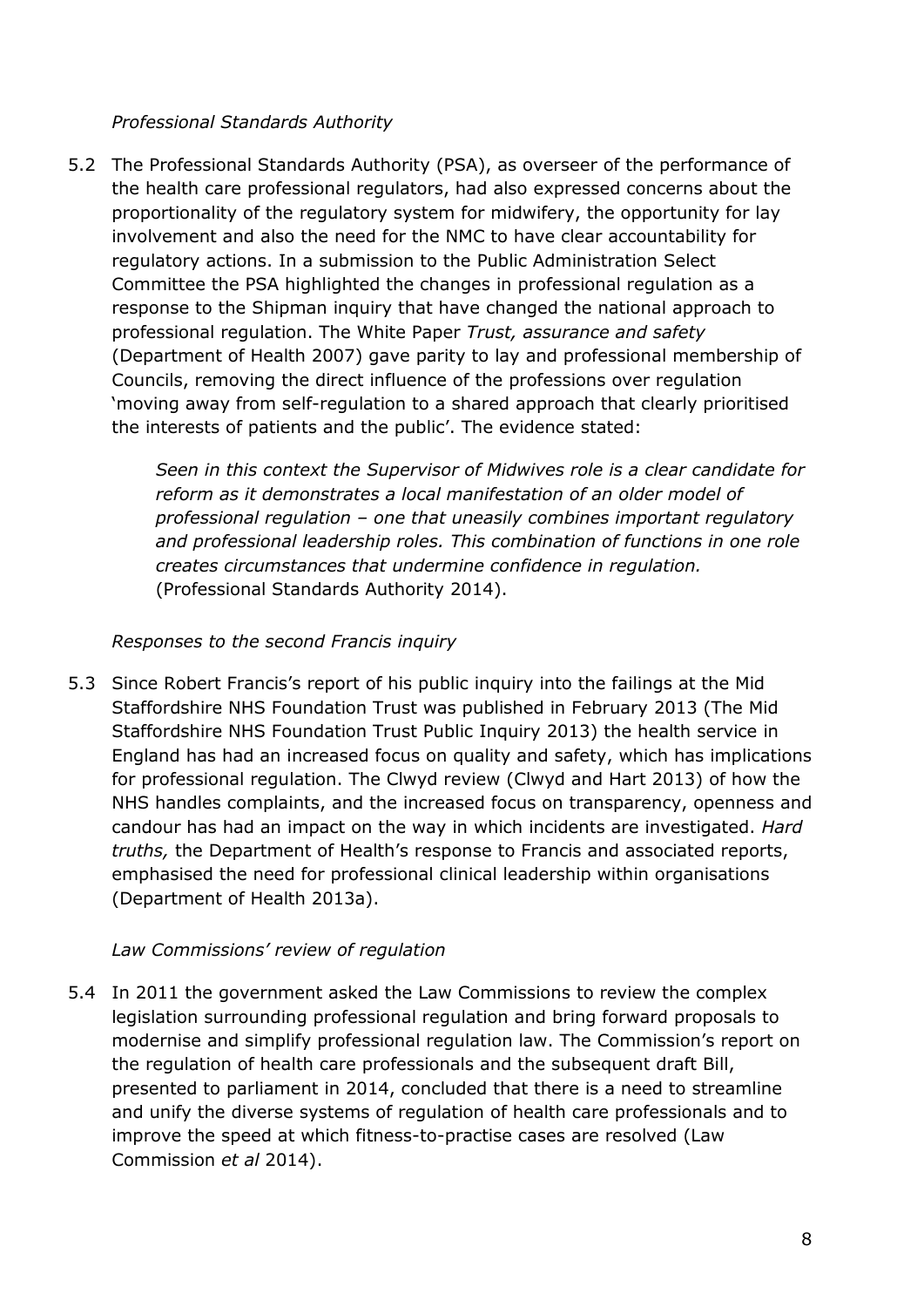#### *Revalidation*

5.5 The NMC has committed to introducing a system of revalidation for nurses and midwives by the end of 2015 and a model for revalidation will be piloted in early 2015. It is expected that any revalidation model would be the same for both nurses and midwives, and will be an employer-based model. The rationale for this is to ensure that employers have greater awareness of the nursing and midwifery code and have greater clarity over their responsibilities in employing registered professionals, consistent with the second Francis inquiry. Under revalidation, nurses and midwives will be required to declare that they have met the requirements for practice hours and continuing professional development; reflected on their practice, based on the requirements of the Code, using feedback from service users, patients, relatives, colleagues and others; and received confirmation from a third party.

#### *Organisational issues: England and Wales*

5.6 In England, the restructuring of the NHS has also prompted a reassessment of midwifery supervision. Currently, NHS England is the LSA that has responsibility for statutory supervision of midwives in England. Some stakeholders told us that it was their understanding that this responsibility for professional regulation is at odds with NHS England's role as a commissioning body and consequently they expect NHS England will seek to review this function. In Wales a review of Healthcare Inspectorate Wales concluded that the system regulator was not the appropriate body to be the LSA (Marks 2014).

#### *Financial*

5.7 While not an explicit driver for change, the LSA elements of midwifery regulation are different from the regulation of most other health care professions in not being funded by the health care professionals themselves. Midwives pay for registration with the NMC. However, the cost of the LSAMO is funded by the LSA; the costs of training for SoMs and any extra pay is met by the employer; and the cost of practice development programmes for midwives subsequent to an investigation is also met by the employer. Stakeholders made it clear to us that any regulatory model needs to have sufficient resources for its effective delivery, although some noted that this system had successfully forced investment in midwifery services that might not have otherwise occurred.

*Risk* 

5.8 As part of this review we looked for, but did not find, quantified evidence of the risks posed by midwifery practice, as compared to other professions. Clinical negligence claims relating to maternity care represent the highest value and second highest number of such claims reported to the NHS Litigation Authority,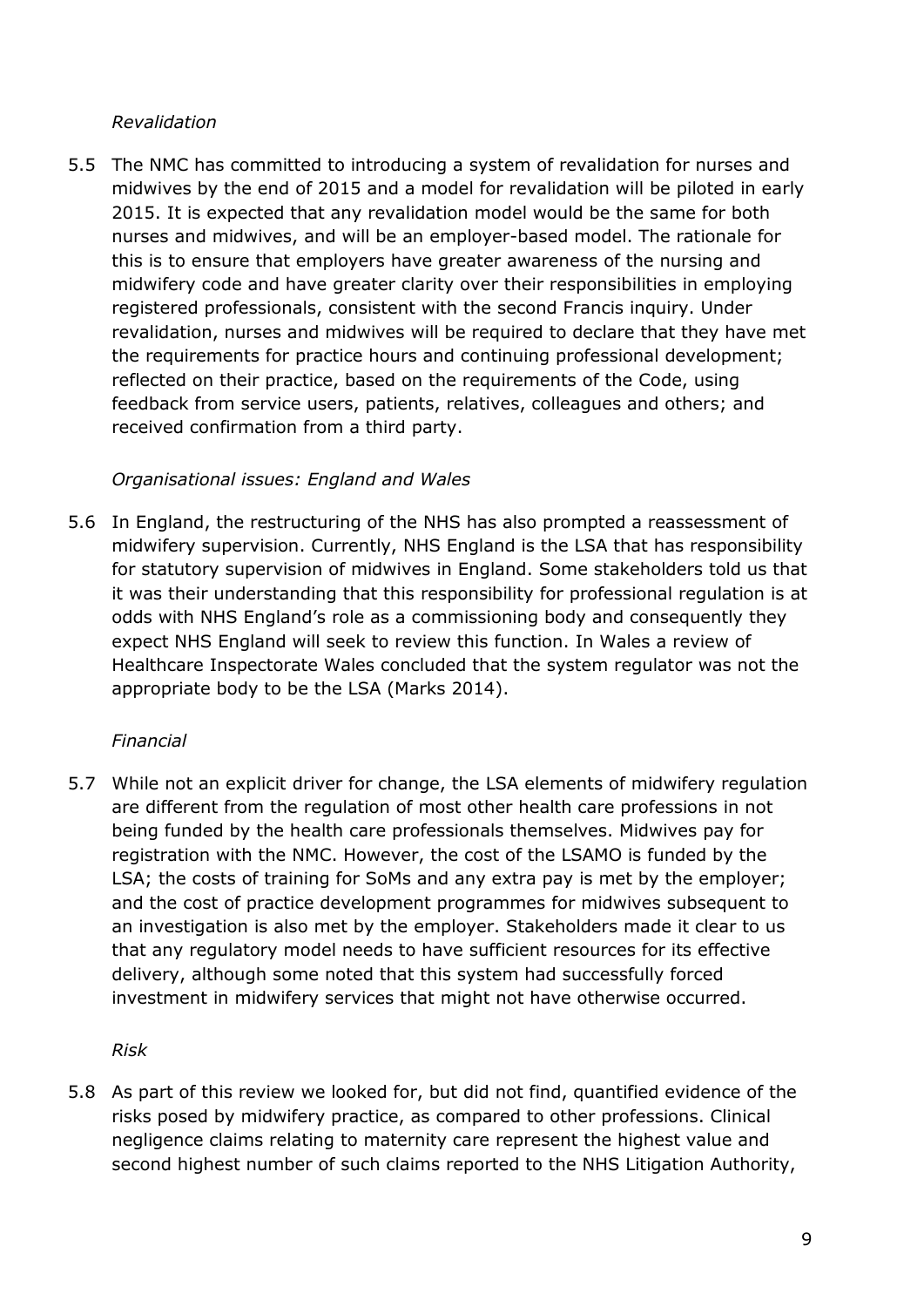although this represented less than 0.1 per cent of births during the time period studied (NHS Litigation Authority 2012). The evidence base on the risks around maternity is increasing and includes recent NICE guidance. However, there are no studies related to the risk associated with midwives, as opposed to other professionals involved in maternity care. The recent attempts to address the issue of the insurability of independent midwives have further explored the issue of risk in midwifery. A report commissioned by the Royal College of Midwives (RCM) and the NMC found that 'there is no current means by which claims [in obstetrics, gynaecology and midwifery] can be separated out and analysed to create a reliable risk profile for midwives alone' (Flaxman Partners *et al* 2011). Some stakeholders we interviewed felt many nursing roles were difficult to distinguish from midwives in the degree of (unquantified) risk that they dealt with.

#### *International trends in regulation of midwives*

- 5.9 The International Confederation of Midwives set global standards for midwifery regulation (2011) to promote regulatory mechanisms that protect the public, to be achieved through following these six main functions:
	- setting the scope of practice
	- pre-registration education
	- registration
	- relicensing and continuing competence
	- complaints and discipline
	- codes of conduct and ethics.
- 5.10 These standards do not contain a system of statutory supervision like that operated in the United Kingdom but state that regulation should be midwiferyspecific, with the governance of the regulator having a majority of midwives although that is not consistent with wider UK trends in health care professional regulation which requires a lay majority. There is no uniform model for regulation of midwives internationally. Different arrangements exist across European Union states where in some cases midwives are regulated with nurses and in other cases with doctors. In New Zealand there is a consistent framework for regulation across the health professions but individual regulatory bodies, including a separate Midwifery Council. In the United States midwives are mainly governed by State Boards of Nursing because in many US states midwives must also be qualified nurses. Given this situation there is no straightforward learning to be taken from other countries' approaches to midwifery regulation.

#### <span id="page-18-0"></span>**6. Defining regulation and supervision: a conceptual framework**

6.1 Our research identified significant confusion around the terminology used in midwifery regulation and supervision. Different stakeholders defined regulation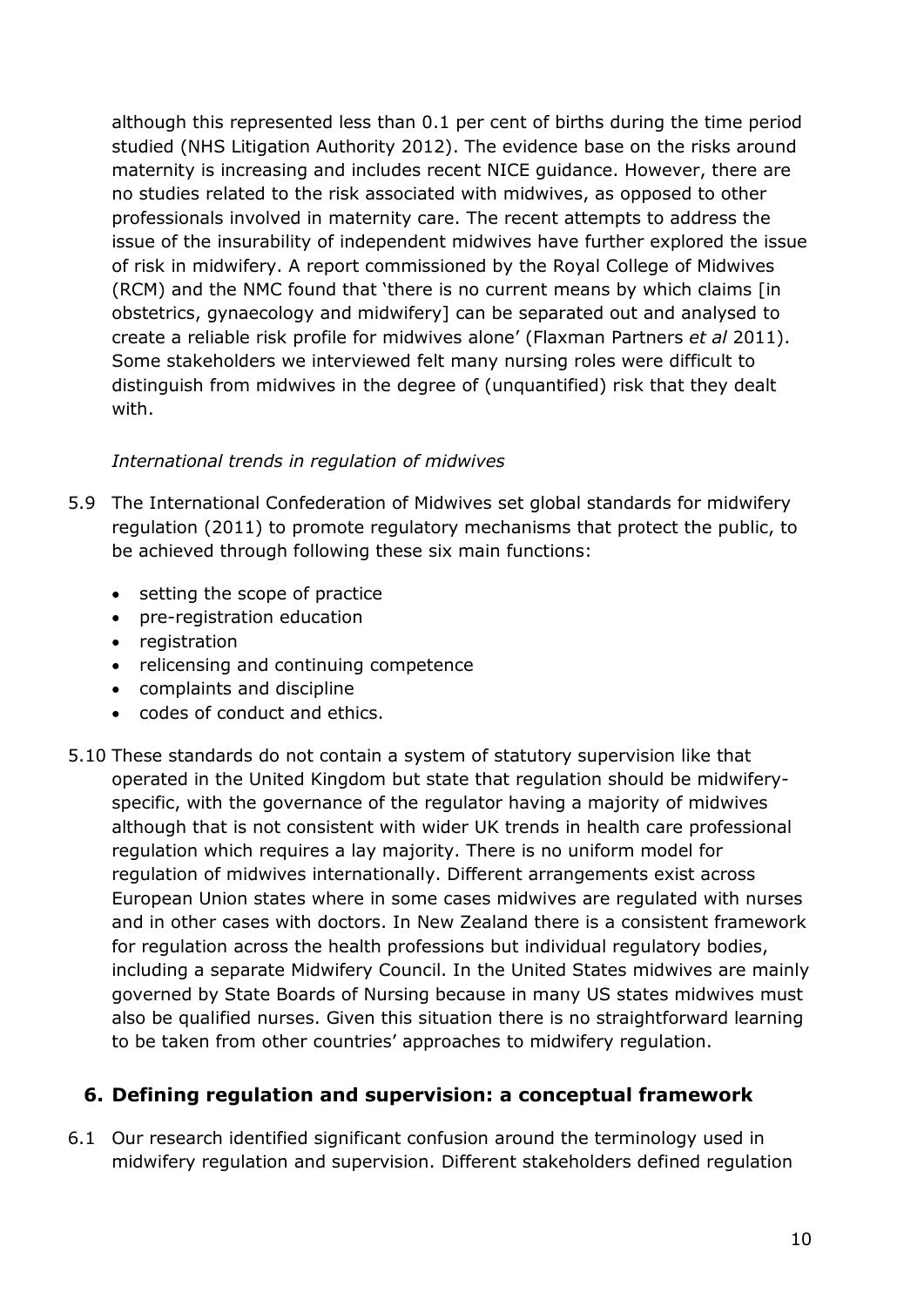and supervision in different ways and used the term 'statutory supervision' to refer to a wide range of functions. This confusion is understandable and arises from two key factors.

- The definition and tasks associated with being the 'professional regulator' of midwifery. We have defined these as the core functions of regulation in the conceptual framework below. In general, this represents the tasks of the professional regulators in the United Kingdom for the health care professions other than midwifery.
- The current actual role of the NMC as pertaining to midwifery combines this core role with a wider set of other responsibilities including that of the oversight of statutory supervision as set out in earlier sections above.
- 6.2 During the course of our research we developed a conceptual framework that provides an overview of the current tasks undertaken under the auspices of midwifery regulation.

| <b>Current functions of midwifery regulation</b> |                                                                                                                 |                                                                                   |                                                                                                        |                                                         |                                                                             |  |  |  |  |  |
|--------------------------------------------------|-----------------------------------------------------------------------------------------------------------------|-----------------------------------------------------------------------------------|--------------------------------------------------------------------------------------------------------|---------------------------------------------------------|-----------------------------------------------------------------------------|--|--|--|--|--|
|                                                  | Key regulatory tasks<br>protecting the public                                                                   |                                                                                   | <b>Other</b>                                                                                           |                                                         |                                                                             |  |  |  |  |  |
| <b>Overview of</b><br>task                       | Core<br>functions of<br>regulation                                                                              | Identifying<br>and tackling<br>problems<br>early                                  | Supporting<br>and<br>developing<br>people                                                              | Leading<br>the<br>profession                            | <b>Strategic</b><br>oversight of<br>midwifery<br>services                   |  |  |  |  |  |
| Who is<br>responsible?                           | Regulator                                                                                                       | Employers                                                                         | <b>Employers</b><br>and midwives                                                                       |                                                         |                                                                             |  |  |  |  |  |
|                                                  |                                                                                                                 |                                                                                   | LSA/LSAMO/SoM                                                                                          |                                                         |                                                                             |  |  |  |  |  |
| <b>Specific</b><br>tasks                         | setting<br>standards;<br>maintaining<br>the register;<br>taking action<br>to ensure<br>fitness-to-<br>practise. | Investigating<br>incidents;<br>a 'sub-fitness<br>to-practise<br>(FTP)'<br>process | clinical<br>supervision;<br>mentorship;<br>ongoing<br>development;<br>24-hour<br>telephone<br>support. | developing<br>best<br>practice;<br>supporting<br>women. | oversight of<br>midwifery<br>services;<br>local/regional<br>strategic lead. |  |  |  |  |  |

6.3 In the sections that follow we discuss the findings from our research using the framework above. It is important to say that all of the functions identified here are felt to be important and useful – our work has focused on *who* is most appropriately responsible and accountable for these functions rather than questioning their value per se.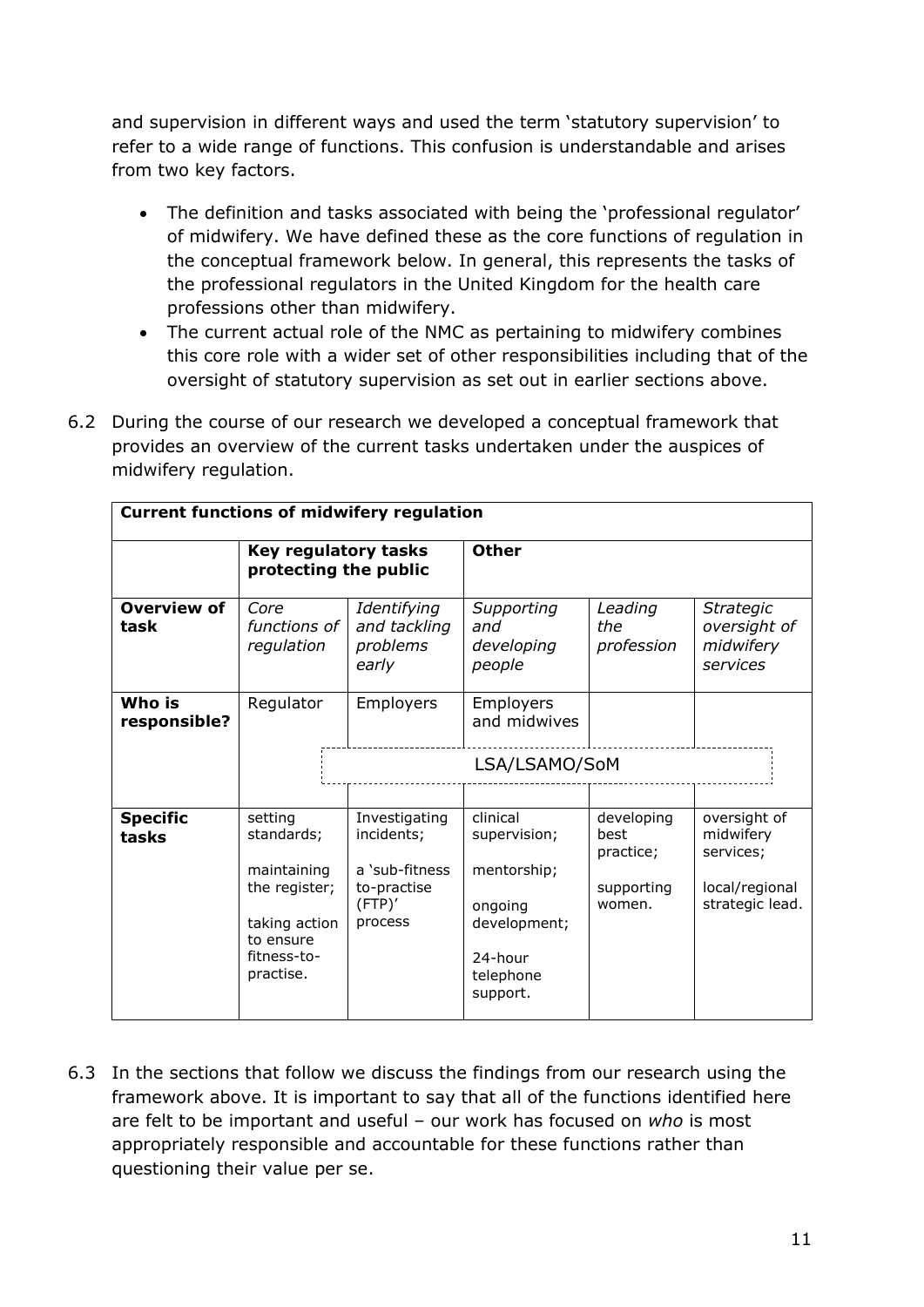6.4 Currently the LSA's remit stretches across all these functions and by extension, so does the NMC (if not directly). As a result, for midwifery, the NMC undertakes a range of functions unique among professional regulators in the United Kingdom.

### <span id="page-20-0"></span>**7. Key regulatory tasks in protecting the public**

#### <span id="page-20-1"></span>**7.1 Core functions of regulation**

- 7.1.1 The White Paper *Trust, Assurance and Safety* (Department of Health 2007), published following the Shipman inquiry, was clear that the focus of the professional regulators should be protecting the public rather than protecting the profession. The Law Commission review (Law Commission *et al* 2014) also concluded that the main objective of the health care professional regulators should be to protect, promote and maintain the health, safety and wellbeing of the public and the Health and Social Care (Quality and Safety) Bill currently in parliament seeks to give all the health care professional regulators the overarching objective of public protection. However, there are many other players in the health care system for whom this duty could also be said to be paramount, certainly when interpreted in its broadest sense. As the Law Commission noted, 'professional regulation is one element of a much broader system of ensuring patient and service user care' (Law Commission *et al* 2014).
- 7.1.2 We need to note that the lack of clarity over what is meant by 'public protection' can be a cause of disagreement. This is because while the NMC's role as a professional regulator means it is clearly responsible for one element of public protection (the core minimum functions set out above, in common with other regulators), some interpreted 'public protection' more broadly to capture functions that for other professions may fall to other organisations to ensure, eg, employers, other regulators, and other stakeholders including (in England) commissioners. While there is no doubt that these other functions can contribute to 'public protection' in this broader sense, the question is again whether these are best undertaken by the NMC: in short, that while the NMC is there to protect the public, not all public protection is the appropriate business of the NMC.
	- 7.1.3 The system of professional regulation in the United Kingdom is designed to protect the public by ensuring that if a patient is seen by a health care professional, such as a doctor or a midwife, the patient can trust that the practising clinician is in a regulated profession, trained, subject to standards and accountable if those standards are not met. Based on evidence drawn from the literature on health care professional regulation, we have defined the core minimum functions common to all health care professional regulators as:
		- the registration and renewal of registration of professionals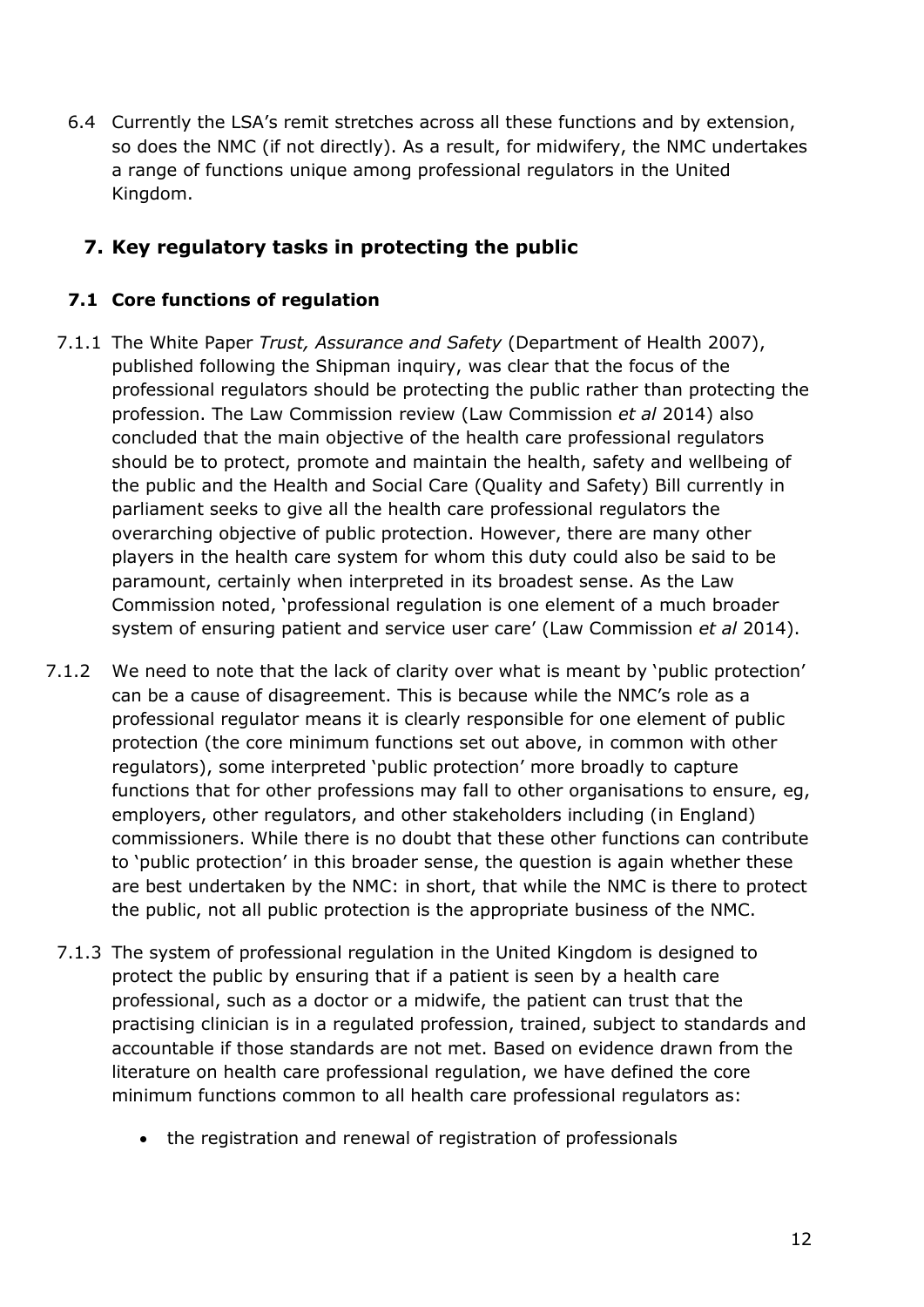- ensuring the quality of pre-registration and to a varying degree, postregistration education and training
- setting standards for professional conduct and practice and ensuring ongoing practice standards (for example, through revalidation)
- the investigation and adjudication of fitness-to-practise cases.
- 7.1.4 The NMC is required by the Nursing and Midwifery Order 2001 (Nursing and Midwifery Council 2014) to carry out these functions for midwives. The core functions of regulation for midwifery are, on the whole, directly carried out by the NMC. It was clear from our research that some midwives feel distanced from these core functions of regulation and from the NMC and some midwives felt that the role of the regulator should be to represent, as well as to regulate, the profession. A lack of interaction with the NMC during the course of their career, coupled with a perception of a lack of representation of midwives within the NMC, was a reported cause for ambivalence towards the NMC, or at times negativity.

*There's a lack of midwifery representation at the NMC. There is nobody there who is a midwife. It is quite specialised and there is nobody representing our profession at the top level.* Supervisor of Midwives (Ipsos MORI research)

Some stakeholders also had criticisms about the NMC's fitness-to-practise processes, but these were outside the scope of our review even if they were clearly seen by stakeholders as part of the current landscape of professional regulation.

- 7.1.5 There are some functions carried out by the LSA/LSAMO that could be defined as core functions of regulation, including the submission of the annual intention to practise and the ability of the LSAMO to suspend a midwife from practice immediately in that particular LSA. As the NMC is not in direct control of the LSA it cannot be said to have clear oversight of these regulatory actions.
- 7.1.6 The ability of the LSAMO to suspend was seen as a benefit by some stakeholders. Analysis of LSA reports from 2012/13 suggested that this power was used on 18 occasions during the year, of which 8 were in London and a further 6 in the south of England. Scotland had no suspensions, Wales had two and Northern Ireland had one. The ability to suspend relates only to practice in a single country– it would not necessarily prevent a midwife who was suspended in Wales registering to practise over the border in England. It was suggested by some stakeholders that improvements to the speed of application of interim suspension orders by the NMC has reduced the need for this power to be retained at LSA level although it is possible not all stakeholders were aware of the recent improvements to the speed of this process. In 2013/14 the NMC imposed 15 interim suspension orders on midwives (this figure excludes those who are dual-registered).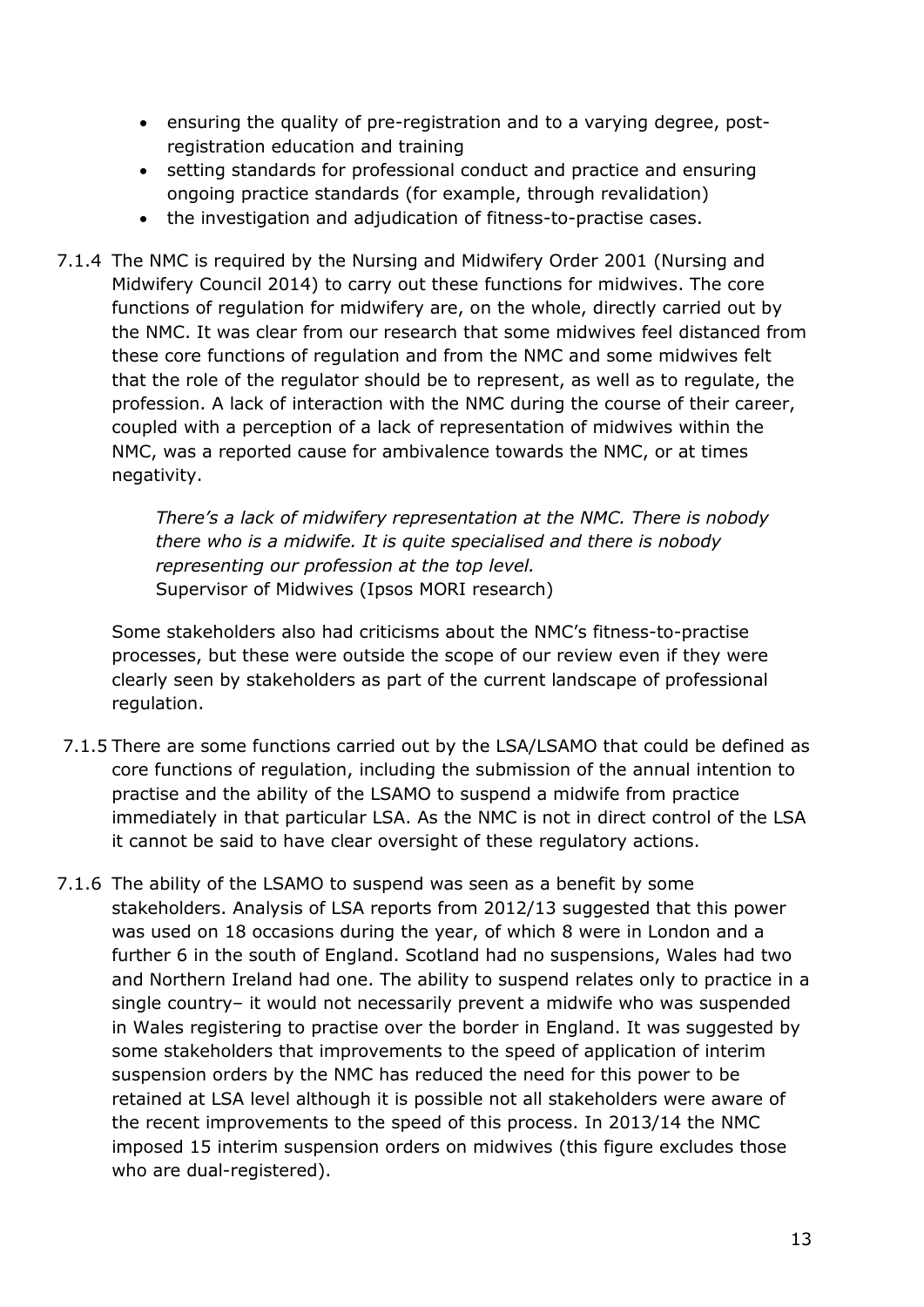#### <span id="page-22-0"></span>**7.2 Tackling problems early**

7.2.1 Unlike any other health care profession, midwifery has an extra layer of regulation that we have termed a 'sub fitness-to-practise' (sub-FTP) process. Any incident, complaint or concern involving a midwife should be notified to the LSA by the local supervisor of midwives who then performs a preliminary investigation and if necessary a fuller supervisory review of the role of the midwife or midwives in the incident. In 2012/13, 639 supervisory investigations were carried out (though these may have involved more than one midwife). These investigations happen in parallel to any provider-led investigation. Investigations can result in sanctions, in the form of a local action plan, a formal LSA practice programme (a minimum of 150 hours and a maximum of 450 hours of training) or referral to the NMC for a full fitness-to-practise investigation. Changes to the sanctions as a result of the revised *Midwives rules and standards 2012* (Nursing and Midwifery Council 2013), which were implemented in 2013, mean that analysis of the data is not straightforward, but in 2012/13 128 midwives in the United Kingdom were recommended a period of supervised practice or an LSA Practice Programme and 22 midwives were referred to the NMC by the LSA for assessment of their fitness-to-practise. Some of these midwives were referred because they did not successfully complete or refused to participate in a LSA practice programme or period of supervised practice.

*Does the sub fitness-to-practise approach affect the volume and quality of referrals to the NMC?* 

7.2.2 The current system may prevent an individual from being referred to the NMC and allow remediation at a local level. This could be both a benefit (ensuring low-level problems are proportionately addressed, with an emphasis on practice development) or a disadvantage (delaying or preventing referral of appropriate cases to the NMC). In theory, this sub-FTP process should filter complaints to the NMC, meaning that cases that referred are more appropriate and are more likely to result in sanction. We hypothesised that there would be a difference in the fitness-to-practise data between nurses and midwives, but our analysis of the limited FTP data available from the NMC revealed no significant difference in the proportion of referrals to the NMC found to have 'no case to answer' between nurses, midwives or dual registered registrants (36 per cent, 40 per cent and 33 per cent of total referrals respectively). In summary, the evidence is not available to prove that the current system does prevent unnecessary referrals to the NMC or that it delays necessary referrals.

#### *Provider responsibility for clinical governance*

7.2.3 Perhaps the main issue identified by our research on this function was the confusion between the provider's role in investigations and the role of the midwifery supervisory investigation. Providers are responsible for the quality of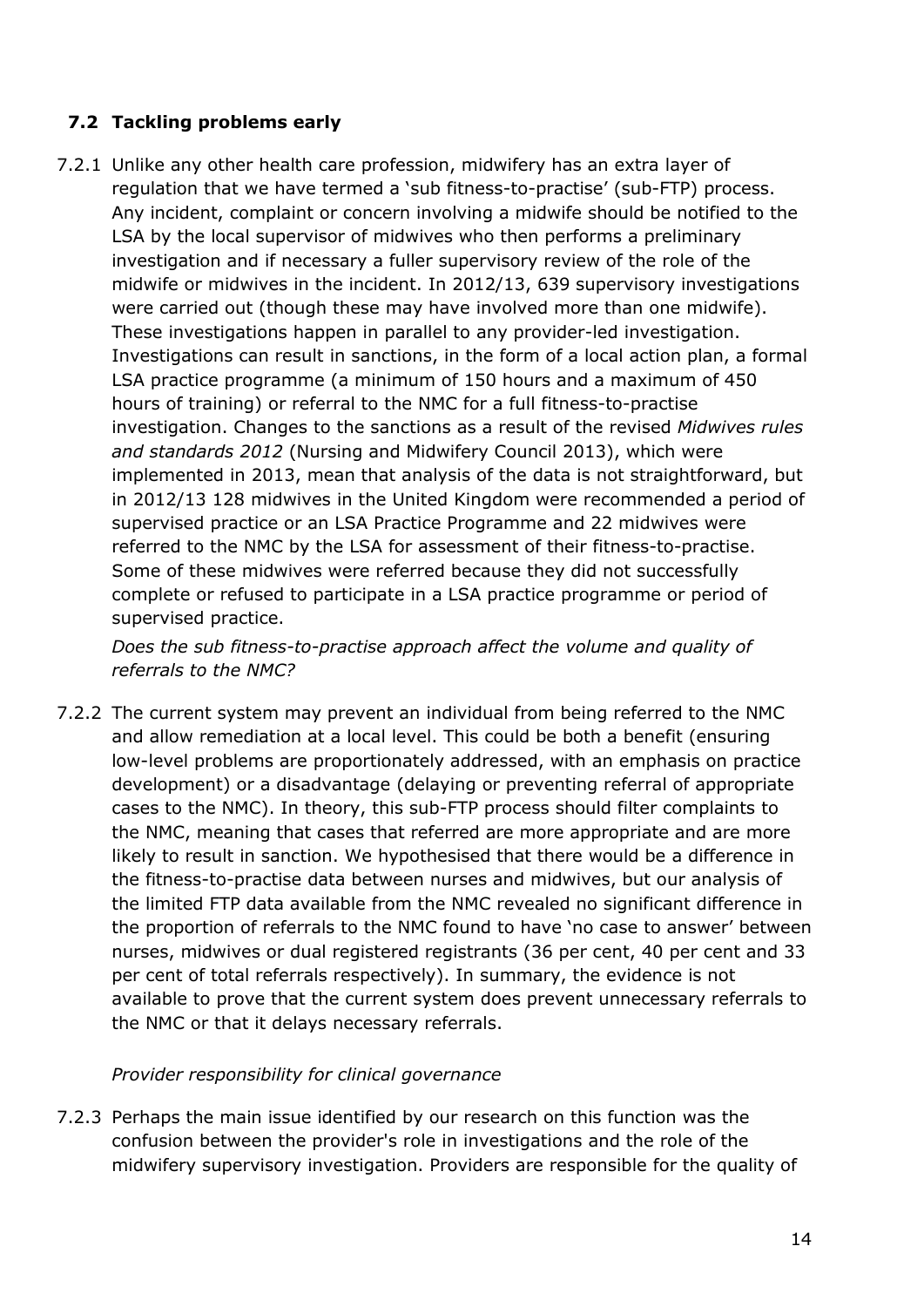the services they provide and as such have responsibility to ensure appropriate clinical governance and oversight. In its response to our call for evidence, the Care Quality Commission (CQC) stated:

*We consider that a proportionate regulatory framework would take into account the responsibilities of the individual registrant to maintain the requirements for professional registration under the NMC code in the context of the systems and processes required of his/her employer to provide safe services*.

Care Quality Commission.

Previous work on professional regulation by The King's Fund has recognised that the way health care is delivered is changing to a more system-based approach. Mistakes are often likely to be due to a combination of factors, many outside the control of any one professional, and investigatory systems need to recognise this (The King's Fund 2006).

7.2.4 The debate generated during this research centred on whether the sub-FTP process provided a helpful safety net or counterbalance, or an unhelpful confusion of ownership with providers on this issue. Some stakeholders, particularly midwives, liked the idea that parallel investigations could provide a richness and robustness to the process, allowing participants to bounce ideas and thoughts off each other. However, others felt two investigations could create a confusion of responsibility while also making the process too lengthy and others thought it was an inefficient use of resources; a single, properly run investigation should suffice. While providers valued the expertise of SoMs, they felt that the current process was unhelpfully disconnected from organisations' clinical governance responsibilities. For example, one national stakeholder told us:

> *The employer should be in full control of fitness-to-practise or else how will they learn and help others learn?'* National stakeholder

> *I have, for years, grappled with trying to understand the separation of supervision of midwifery sitting outside employers. There's this blurring of boundaries that at times becomes difficult… I find executive directors of nursing find it hard to get their head around the role of the LSAMO and how midwives can go outside of the line-management processes with employers, outside to LSAMO.*  Director of Nursing (Ipsos MORI research)

7.2.5 A number of stakeholders claimed that the independence of SoMs provided an additional safety net in cases where clinical governance was failing to protect the public: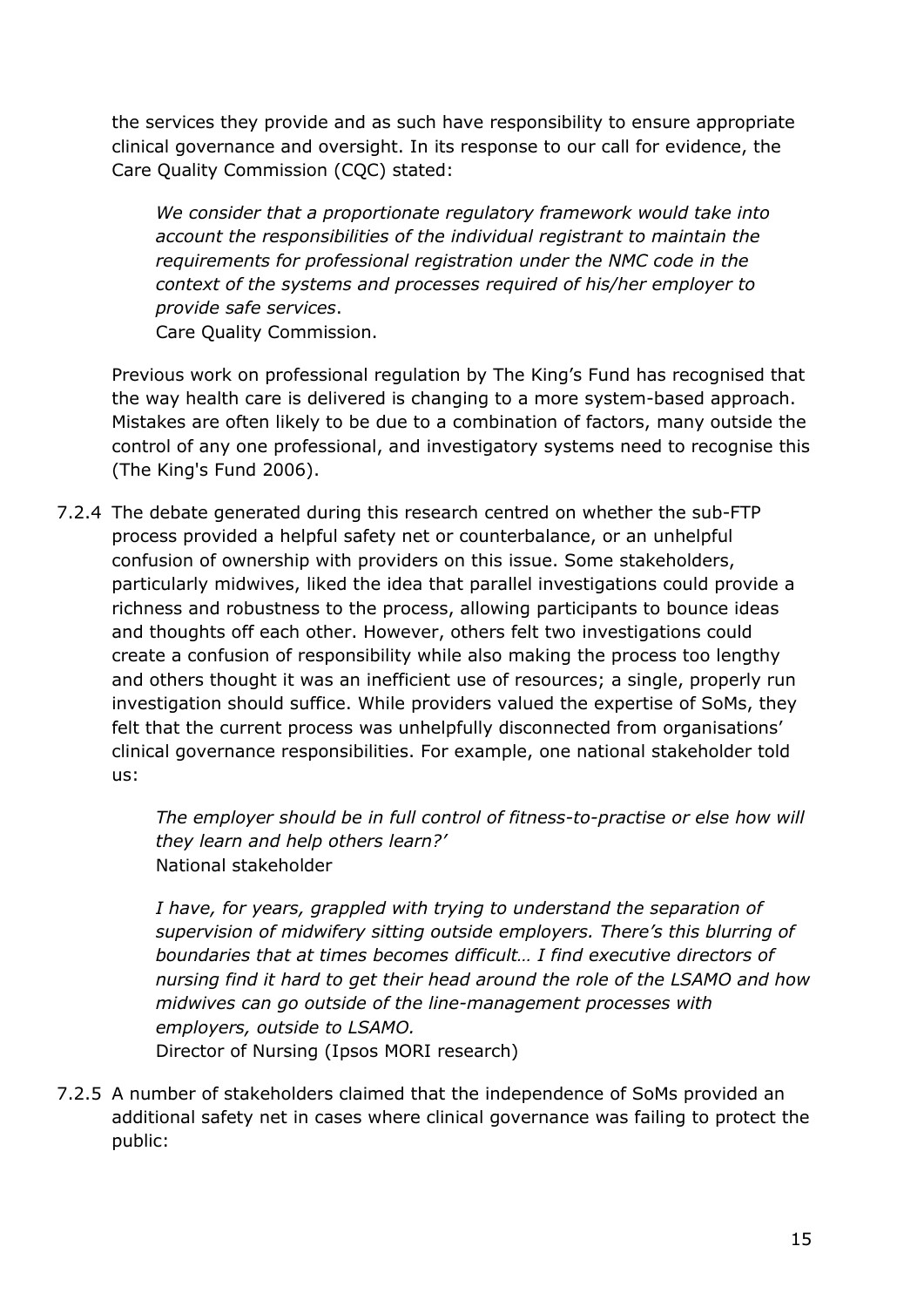*Trust employees work from a different agenda to the independent statutory function of supervisors of midwives and there is a very real risk that issues would not be addressed as it could give the trust a poor reputation.*  National stakeholder

*I have seen incidents in nursing where I've thought that might not have happened had there been a similar regulation system as midwives. If you take supervision away then there is the expectation that the employer now has to hold itself to account and that's where you don't have that external checking mechanism.* 

Supervisor of Midwives (Ipsos MORI research)

7.2.6 While the results of the full investigations are yet to be published, events at Morecambe Bay, and most recently in Guernsey, suggest that where an organisation's clinical governance processes are not functioning effectively, SoMs have not always succeeded in providing an effective backstop. However, while these failures are relatively well known, we do not know if there may be cases where SoMs have provided such a backstop. There is also a risk that this confusion undermines the responsibilities of providers in investigations and therefore weakens one stage in the process towards potential referral to the NMC. As such this confusion could be seen to undermine one element (provider responsibilities) in the overall approach toward professional regulation.

#### *Lack of transparency and clarity for service users*

7.2.7 The Ipsos MORI research found that the public had an inherent trust in the NHS and in midwives but questioned the complexity of the current regulatory system and the value of two investigations being conducted in parallel. Most public participants in the research, and indeed the family members we spoke to, wanted investigations to be transparent, accountable and straightforward where service users and their families are kept up-to-date with progress and understand what is happening with their complaint or issue. They felt that having two separate investigations compromised these values somewhat as it would be hard for them to follow the progress of both. They were uncertain what would happen if the two investigations didn't concur about next steps or sanctions and were concerned that this would could cast further doubt on the process.

> *It's a great system if you want to confuse someone. I was never told how to complain, never told what a supervisory midwife was. Then when I looked into it, I couldn't find out who the supervisory midwife was. Then I was told the lady who did the risk assessment she'd gone off sick and whenever I wrote they said, well, she's not back at work yet. I mean, I wrote thousands of emails in total and really had not one clear answer yet.*  Family member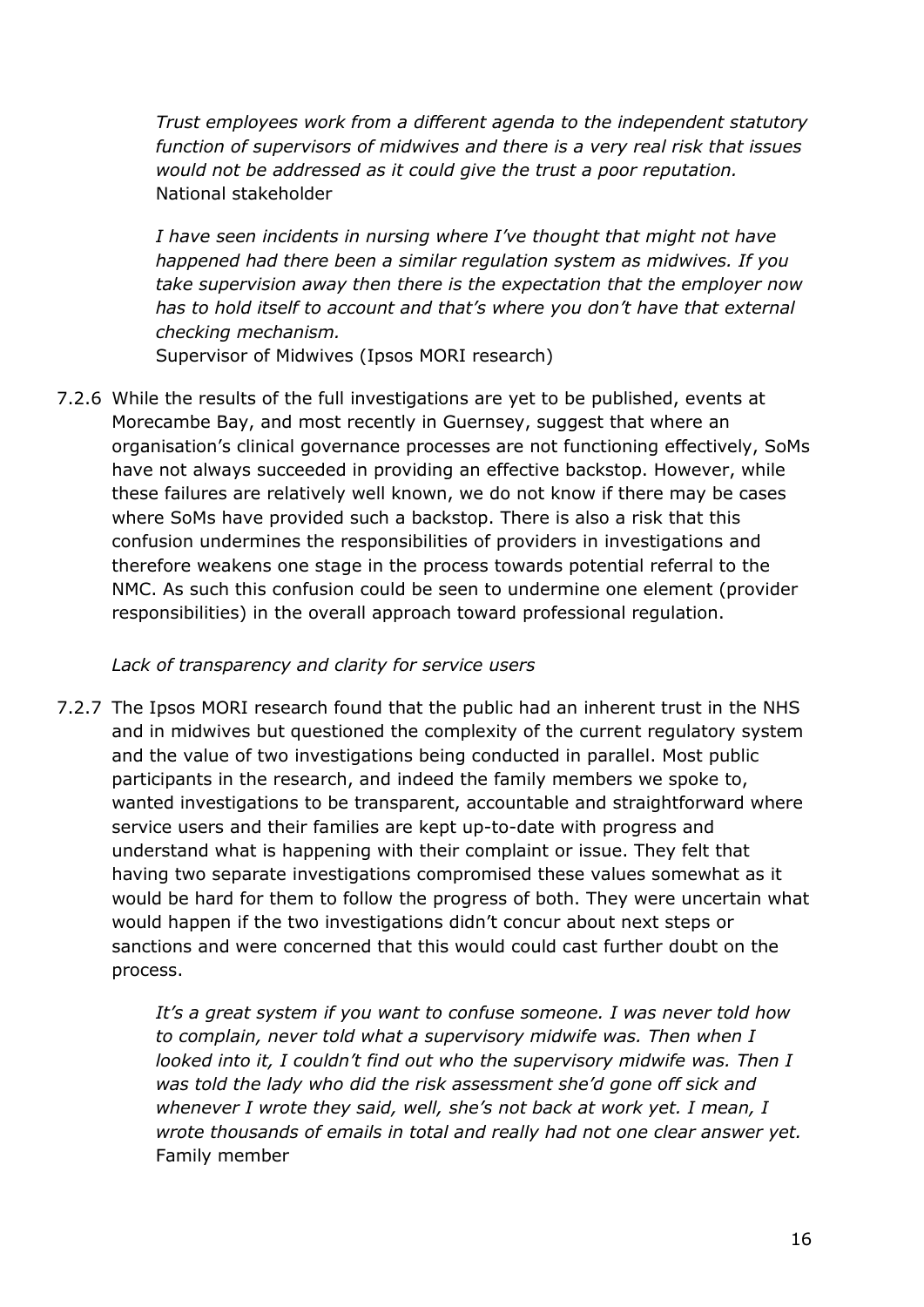7.2.8 What is most important to families is that their concerns are acknowledged and lessons learnt so that others do not experience what they did and this applies to any model of regulation and complaints. The current system, where it has failed, has obstructed this process, enabling all involved to obfuscate responsibility for learning lessons:

> It's not about half truths, it's about being totally open and honest, and *saying, yes, this did happen. Nothing's going to ever change the fact that my daughter's dead. But, they should learn lessons and things should be different, so that another family don't ever go through what we went through.*  Family member

#### *Conflict of interest*

7.2.9 The Parliamentary and Health Service Ombudsman (PHSO) had highlighted the potential for a conflict of interest if a supervisor undertook an investigation into the midwife for whom they were the named supervisor. One service user who participated in an Ipsos MORI focus group expressed this concern:

> *The only thing that would worry me is if it was the midwife's own supervisor… they've known them over the years and they might be like 'Oh, she's made a silly mistake'. I'd want an outside supervisor to come in definitely... who didn't know her and who just went on the facts.*  Service user (Ipsos Mori research)

- 7.2.10 The changes to the *Midwives rules and standards 2012* (Nursing and Midwifery Council 2013) attempted to address this by making it clear that a midwife could not be investigated by their named supervisor and evidence from our stakeholders suggests that many employers have already taken steps that they believe will mitigate the issues raised by the PHSO's report. In Wales and parts of London further attempts to mitigate a conflict of interest are being made by employing full-time SoMs who can only investigate cases in organisations where they are not employed. This aims to address the potential conflict from investigations being undertaken by a supervisor who is part of the wider team within an organisation, even if they are not the named supervisor of the midwife under investigation.
- 7.2.11 Some members of the public and midwives who participated in the Ipsos MORI research welcomed the investigation by local SoMs as they felt there were benefits to the investigator having a familiarity with the front line and understanding the local context and challenges midwives face. Others argued that conflict of interest cannot be removed entirely in any model: the employer too will have an interest in any sub-FTP investigation whether a midwife is found to be fit to practise or not.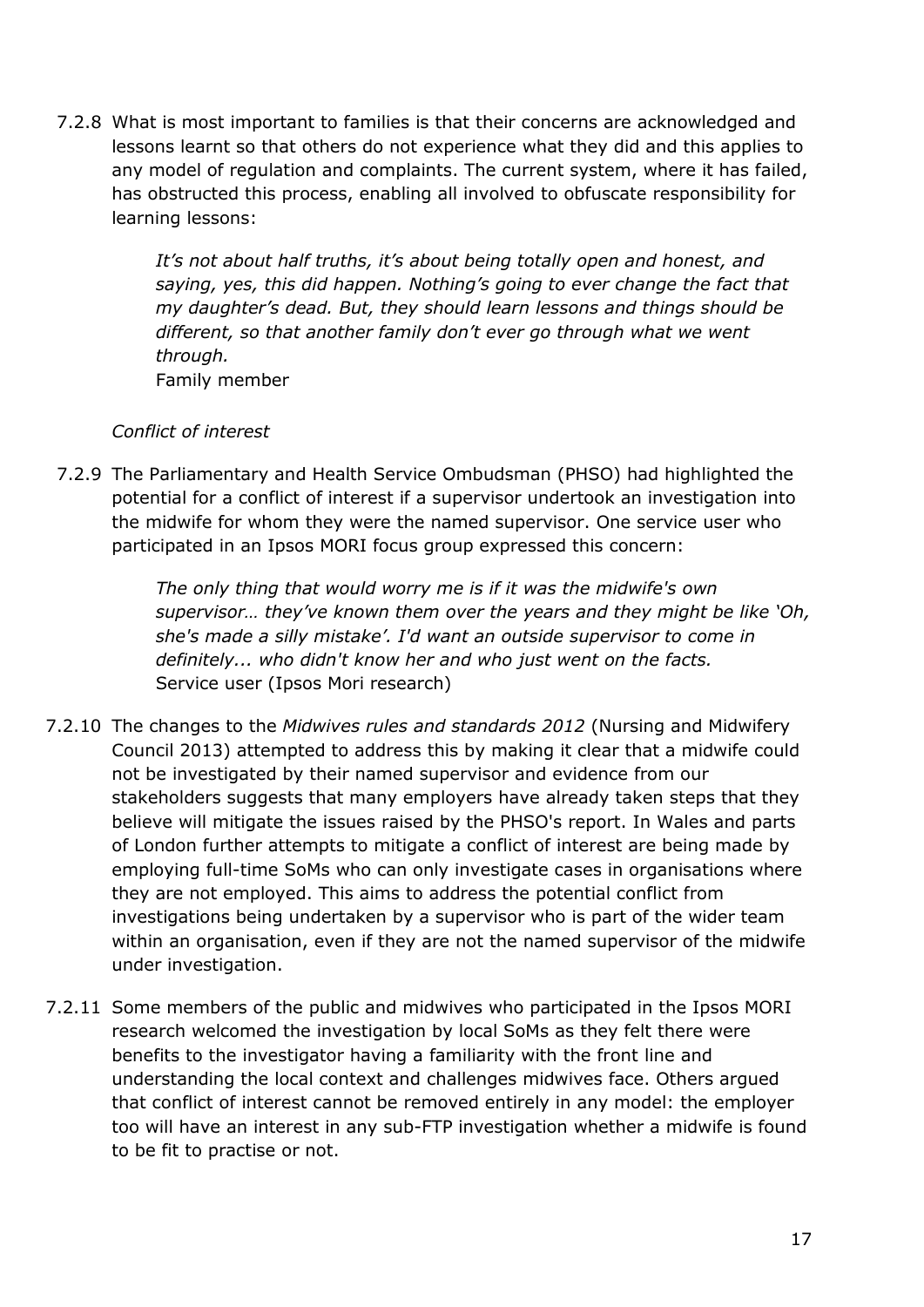*If an employer's having management issues with somebody and then something happens with practice, does that make them more readily keen to send somebody to the NMC? And, equally, they've got a midwife who they know is fantastic or they think is fantastic, are they more likely to think, 'Oh, I don't want to send her to the NMC because I know she does a really good job'?* 

Midwife (Ipsos MORI research)

7.2.12 Despite the steps taken to mitigate conflict of interest, the current model still relies on regulation by peers. Following the Shipman inquiry, the health care professional regulators have moved away from a system of peer-regulation to one of a shared approach with patients and the public, whereas the current sub-FTP process does not require external scrutiny of decisions.

#### *Oversight by the regulator*

7.2.13 The sub-FTP process is carried out at arms-length from the NMC and the NMC is not in direct control of the regulatory actions and sanctions carried out in its name. By comparison, the General Medical Council's (GMC) pilot 'affiliate' programme, while attempting to address the regulatory gap between local concerns and referral to the GMC, was premised on the fact that the GMC's regulatory responsibilities should not be expanded into areas that rightly remain the responsibility of local employers (GMC 2010).

#### *Quality and timeliness of investigations*

7.2.14 Some stakeholders and midwives highlighted the complexity of the skills needed to successfully carry out investigations and expressed doubts about whether the time available to supervisors of midwives to carry out their duties (on average 7.5 hours per month) provided sufficient space for timely investigations. The changes to midwifery supervision in Wales and London attempted to address this by creating full-time supervisors of midwives who could be trained in investigation. However, it was notable in our research that midwives and supervisors of midwives valued this aspect of the SoM role less than the supportive role and suggested if they had to lose one function then it would be the investigatory one.

#### *Tracking of low-level concerns*

7.2.15 In September 2012, the Health and Care Professions Council (HCPC) commissioned Picker Institute Europe to explore public and professional views and understandings of public protection (Moore *et al* 2013). This study found that focus group participants wished to be protected from health professionals and services who are 'repeat offenders' or those whom they believe to have 'slipped through the cracks'. There was also a particular concern about health or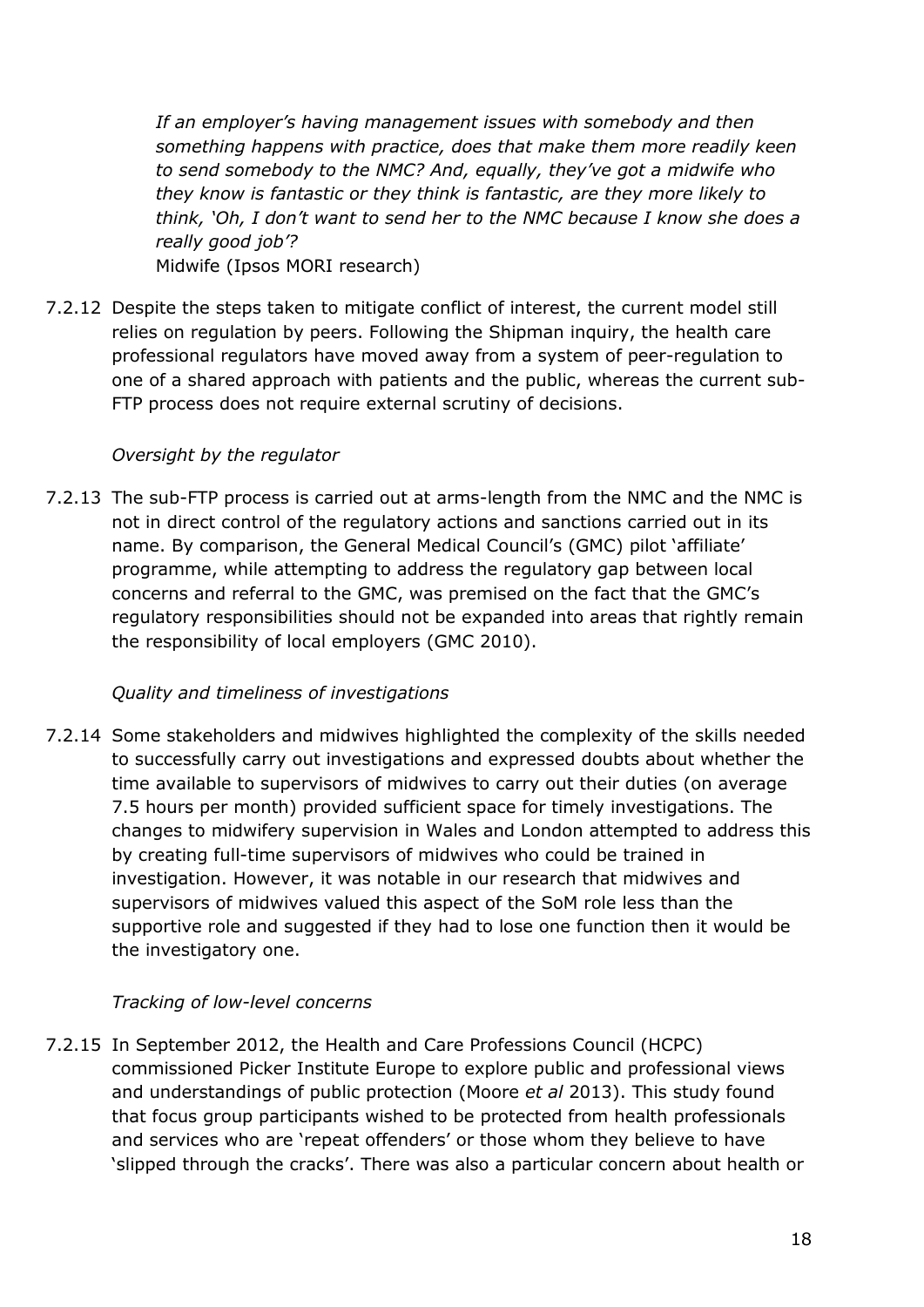care professionals moving from one employer to another and concealing a history of 'minor' issues that, taken together, might suggest impaired fitness to practise. The LSAMO database was felt by stakeholders to address this issue by preventing midwives subject to investigations and fitness-to-practise programmes from moving area without the information about them following on. This was felt to be of particular importance in London where there were multiple potential employers in a small geographical area.

#### *Proactive regulation*

7.2.16 Some stakeholders expressed the view that the current system 'saves midwives for the profession' by avoiding unnecessary referrals to the NMC and by putting in place actions to deal with low-level issues, giving employers confidence that the issues had been addressed so they were able to keep midwives in their jobs. One stakeholder stated, 'Most midwifery incidents are not malevolent, they are negligence or errors of judgement so the best way of protecting the public is enabling [midwives] to have someone to talk to, to have a system that enables them to get training.' Other stakeholders were clear that it should not be the job of regulation or a regulatory system to protect midwives, only to ensure a fair and proportionate process.

> *And that's what we complained about, not only the lack of [any focus on root cause analysis], but the whole thing is set up to avoid it. It protects the profession or protects the organisations that run the profession most, rather than protecting the public.*  Family member

7.2.17 That stakeholders raised the issue of 'saving midwives for the profession' reinforces concerns over the potential perceived conflict of interest between maintaining professional standards as the professional regulator and wider professional concerns that are fundamentally (and in all other professions) the responsibility of others in the system.

#### <span id="page-27-0"></span>**8. Other functions of the current model of midwifery regulation**

The following section of our report considers the elements of our conceptual framework that fall outside the scope of our focus on the key tasks in protecting the public.

#### <span id="page-27-1"></span>**8.1 Supporting and developing staff**

8.1.1 'First and foremost, we should want to get staff experience right because it is the right thing to do' (Cornwell 2009). The current system of midwifery regulation does include supporting and developing staff and this element was without doubt extremely important to most stakeholders we interviewed, particularly midwives and, indeed, for many this was their key issue of concern.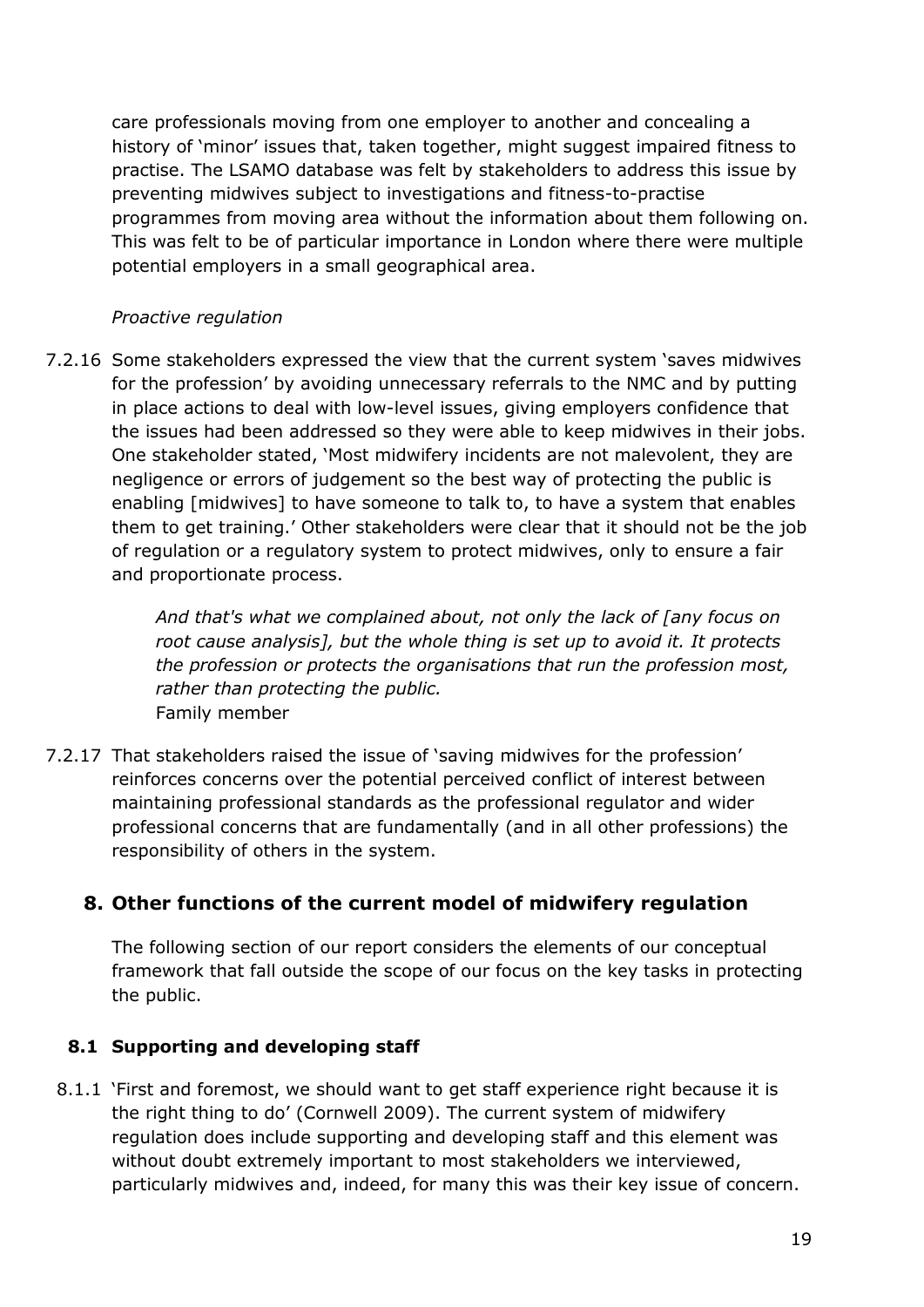This view is supported by others. For example, the NHS Constitution for England sets out a clear pledge that the NHS will be a good employer that supports its staff and cares about their health and wellbeing (Department of Health 2013b).

8.1.2 A systematic review of perceptions of statutory supervision found that 'the potential for supervision to enhance practice varied according to the nature of the relationship between midwife and supervisor' (Henshaw *et al* 2013). Butterworth *et al* (2007) reviewed the current state of knowledge of the benefits of clinical supervision more generally and found that the literature typically asserts the value of peer support, frequently on the basis of interviews with staff who report it as beneficial but another study found no evidence specifically linking clinical supervision to patient outcomes (Carson 2007). We also found that despite the lack of evidence many midwives did believe that there were benefits to service users.

> *I think if you get rid of supervision it becomes very reactive, so you're waiting for a problem and then you're reacting to it. Whereas supervision, it's very preventative. It's very, pre-empting a problem.*  Midwife (Ipsos MORI research)

- 8.1.3 Research found that those training to become SoMs cited providing support for midwives as the main reason for entering training (Rogers and Yearley 2013). Midwives and SoMs in the focus groups run by Ipsos MORI felt that this role was an integral part of regulation – this idea of 'regulation via support', including tasks like the annual review, was seen as a proactive form of regulation that helped to pick up and address issues early. It was also clear that many SoMs were providing support beyond the narrow role laid out in the *Midwives rules and standards 2012*, for example, providing clinical practice development.
- 8.1.4 Some stakeholders also saw the role that SoMs have in providing clinical supervision, mentorship and preceptorship as exemplary practice that other professions should have access to*.*

*I would like to see the nursing profession having the same kind of preceptorship support, somebody to go to, access to somebody 24 hours. That's really good practice.* National stakeholder.

8.1.5 However there was a lack of consensus on whether responsibility for ensuring good clinical supervision should be the role of the regulator: one stakeholder said, 'good clinical supervision needs to be in place for lots of professional groups… but it's not the role of the regulator'. Some felt that practice development midwives or clinical practice facilitators should be able to pick up this type of supervisory support. Many stakeholders suggested that the fact that this form of supervision was lodged in statute ensured that it happened for midwives, where it often did not for other professions. Many were also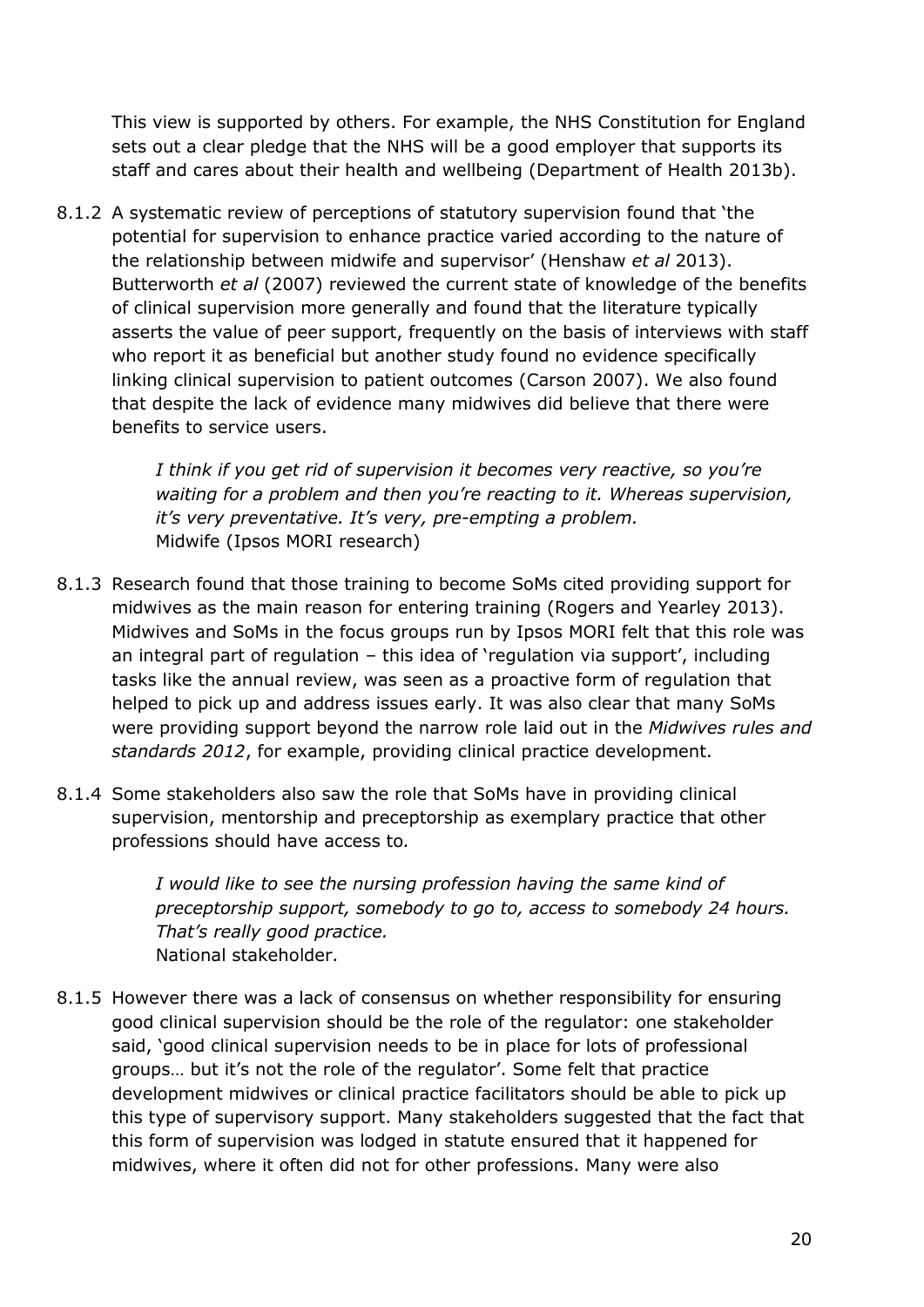concerned that if a requirement for supervision was not a statutory requirement, either for the regulator or for employers, then employers were unlikely to prioritise it and consistency of approach would also be at risk. Employers expressed mixed views on this:

*As an employer I have a huge role in making sure that staff are developed and supported in doing their job and actually the supervisor of midwives is supplementary to that. I suppose what I'm trying to get at is if you took the supervisor of midwives away people would still be supported and developed because as an organisation that, there's a huge, huge weight on us to do that anyway.* 

Head of Midwifery (Ipsos MORI research)

*I'm not comfortable with the supervisor of midwives and the LSAMO role ceasing to exist because they provide very substantial support... to me, the LSAMO is slightly detached from the employer and they give a more independent view*. Director of Nursing (Ipsos MORI research)

8.1.6 For many midwives and indeed other stakeholders the assertion that employers would anyway provide supervision was unconvincing as they argued that they could see that supervision was not provided in such a way to nurses and to other health care professionals, at least not universally.

#### <span id="page-29-0"></span>**8.2 Leadership of the profession**

8.2.1 During the course of our research we identified a number of roles carried out by the LSAMO and SoM that could be described as providing professional leadership. The role of SoM has changed greatly since a seminal 1998 study by Stapleton (Stapleton *et al* 1998). Previously, the focus had been on checking the annual intention to practise and completion of the annual review but preparation courses were getting longer and roles expanding (Rogers and Yearley 2013). SoMs are also available to discuss care with women – either post-birth or when discussing options for birth – and often play a leadership role within their organisation. One example cited to us included a group of supervisors who supported local midwives when the midwives disagreed with a change in practice suggested by the local obstetricians:

> *They stood in between the midwives and the obstetricians essentially to protect the midwives.*  National stakeholder

8.2.2 In their job description, LSAMOs have tasks that include being involved in the development, delivery and monitoring of pre-registration midwifery programmes and being available to women if they wish to discuss any aspect of their midwifery care that they do not feel had been addressed through other channels.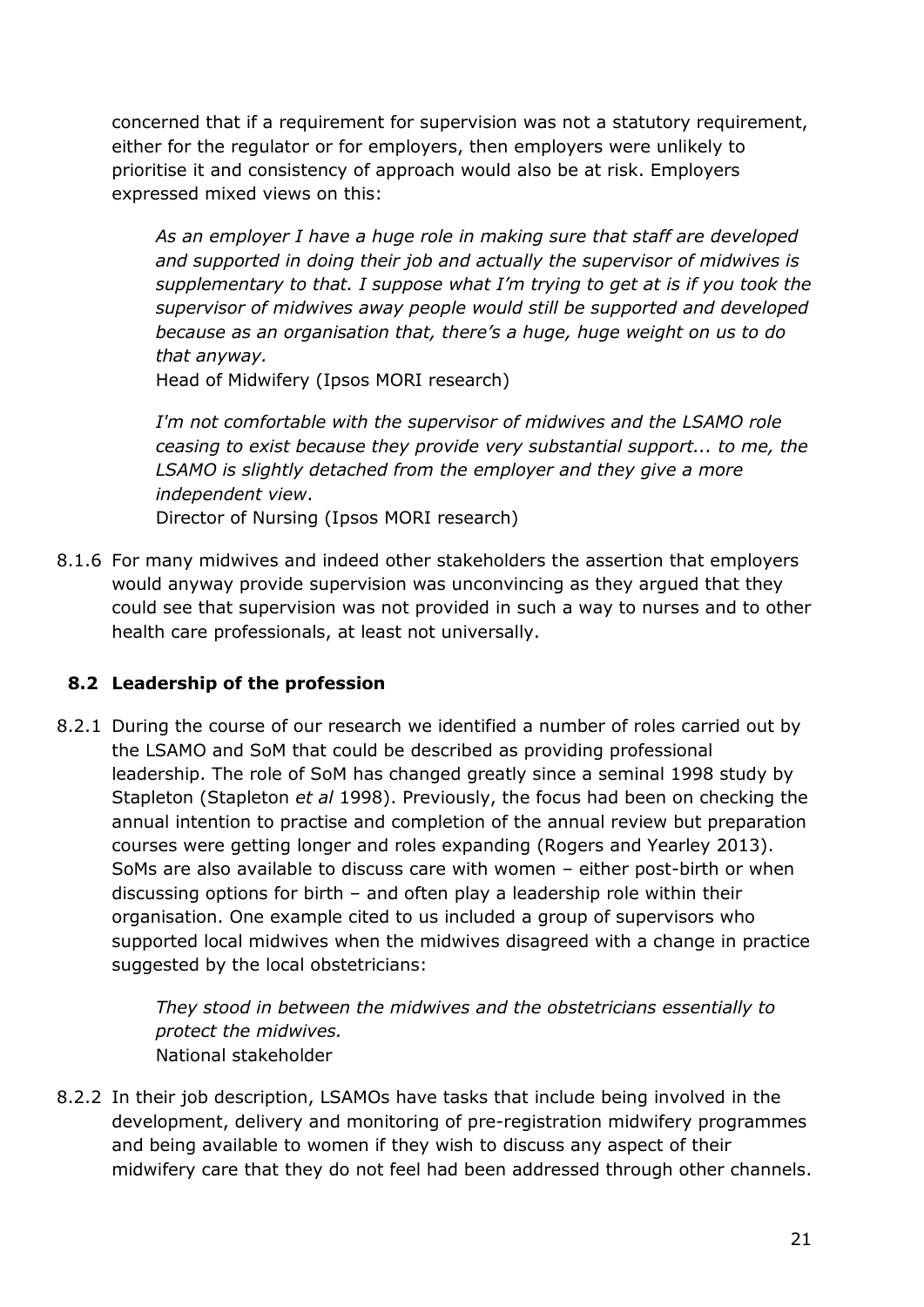#### <span id="page-30-0"></span>**8.3 Strategic leadership**

8.3.1 LSAMOs often provide strategic leadership for maternity services in the United Kingdom. Their annual reports include undertaking annual audits of local maternity services and providing evidence of developing trends that may impact on the practice of midwives. In England in particular, where the abolition of the strategic health authorities removed regional leadership for service development, LSAMOs were often the only person identified as the senior strategic leader for midwifery and maternity services in an area:

> *Take NHS London, for example, which of course has got the most maternity units and the most midwives in the whole of the UK, I mean they haven't actually got a midwifery adviser outside the LSA.*  National stakeholder

8.3.2 We also heard of an example of an LSAMO who had picked up a high stillbirth rate in her region and subsequently developed a change programme that she was able to implement as she had oversight of the SoMs in each maternity unit and was therefore able to implement change without employer buy-in. One LSAMO reported that 80 per cent of her work was related to improving services, rather than regulation. However, this does mean that much of the information received by the NMC in the annual LSAMO reports contains information over which NMC has no locus to act, for example, caesarean birth rates or the number of times admissions were suspended at a particular hospital. Many of these messages would be better made to other stakeholders in the health care system (although the relevant stakeholder will differ across the four countries of the United Kingdom).

#### <span id="page-30-1"></span>**9. Independent midwives**

9.1 There are around 150 independent midwives in the United Kingdom, mainly based in London and other urban areas. Our interviews and the Ipsos MORI focus groups found that independent midwives often saw the current system of midwifery regulation as punitive and not reflective of the practice of independent midwives. Notably, independent midwives tended to have more negative perceptions of regulation and felt midwifery was over-regulated. This dissatisfaction appeared to be due, in part, to changes made to indemnity insurance. However, they also felt that midwives should be more autonomous than nurses as they have more of a support role through a life stage, rather than a medical role of treating illness, injury or disease. The perceived overregulation of midwives was seen to reflect that these values were not recognised. Several of those we spoke to would prefer to seek their own professional supervision rather than be subject to oversight by midwives employed by NHS provider organisations.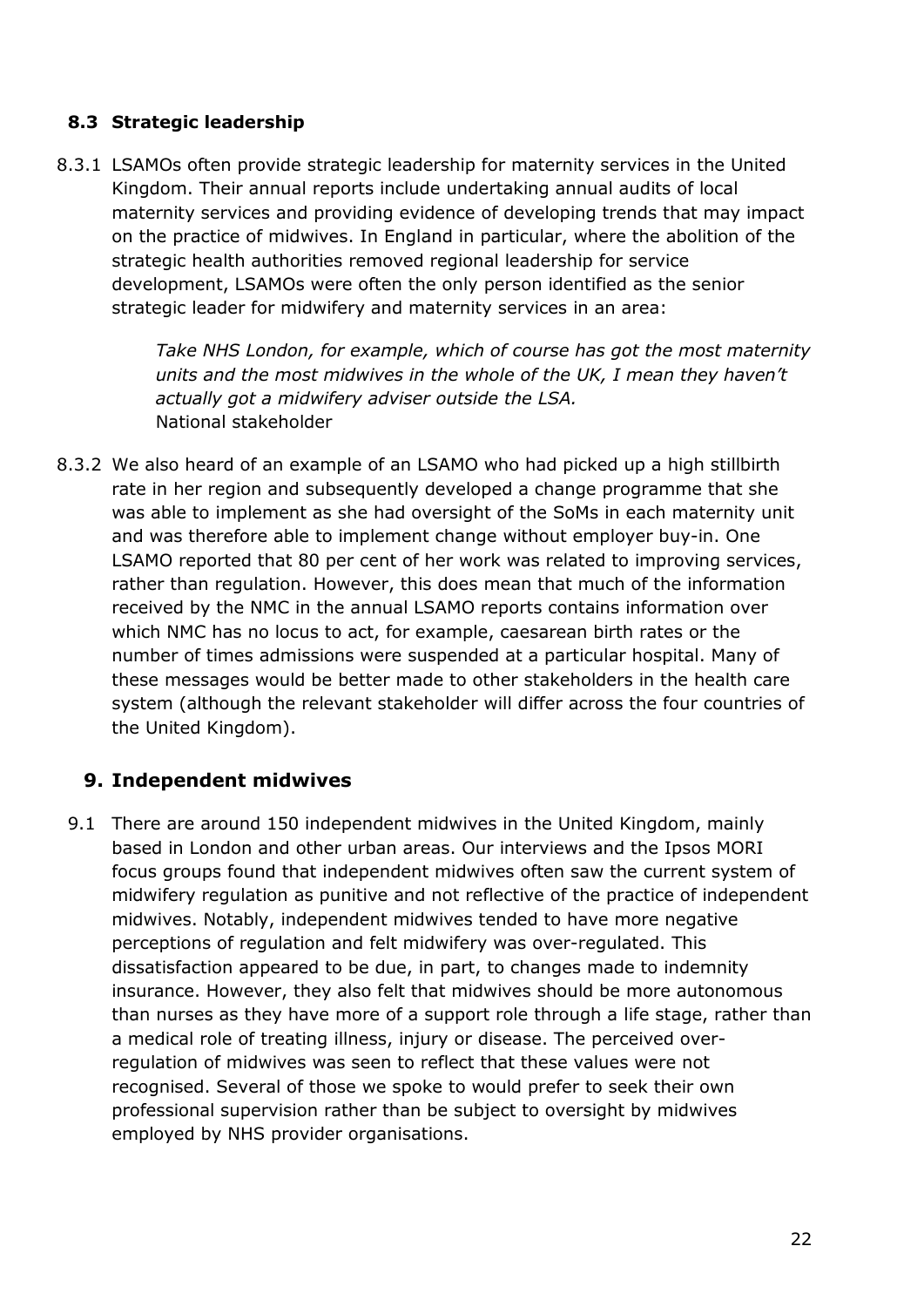9.2 Midwives wishing to practise alone, or in organised groups not as employees of the NHS, have had difficulty in obtaining the professional indemnity insurance required by EU Directive (2011/24/EU) and are likely to move towards a more organisational-based model. While in England they are currently exempt from CQC registration if they meet the criteria of solely providing care in a woman's home and not under contract from NHS, the Department of Health has proposed removing this exemption. This will also require independent midwives to be subject to clinical governance requirements.

#### <span id="page-31-0"></span>**10. Conclusions and recommendations**

Taking into account our caveats about the availability of quantifiable evidence and the conflicting views of stakeholders, we have addressed the question: 'what is the role of a health care professional regulator and what role do other players in the system have?' and our conclusions and recommendations are set out below. The core recommendation is that:

**The NMC as the health care professional regulator should have direct responsibility and accountability solely for the core functions of regulation. The legislation pertaining to the NMC should be revised to reflect this. This means that the additional layer of regulation currently in place for midwives and the extended role for the NMC over statutory supervision should end.** 

The de facto implication of this recommendation is that for the NMC the system of regulation for midwives would be the same as for nurses, as we found no riskbased evidence to conclude that an alternative model is justified. We go on to provide further detail around this recommendation below.

#### <span id="page-31-1"></span>**10.1 Core functions of regulation**

- 10.1.1 The NMC as the health care professional regulator should have direct responsibility and accountability for the core functions of regulation, that is:
	- the registration and renewal of registration of professionals
	- ensuring the quality of pre-registration and post-registration education and training
	- setting standards for professional conduct and practice and ensuring ongoing practice standards (for example, through revalidation)
	- the investigation and adjudication of fitness-to-practise cases.
- 10.1.2 The existence of the LSAs as separate structures does not meet the criteria of the regulator having clear oversight of regulatory decisions and we recommend that *the LSA structure should be removed from statute as it pertains to the NMC*.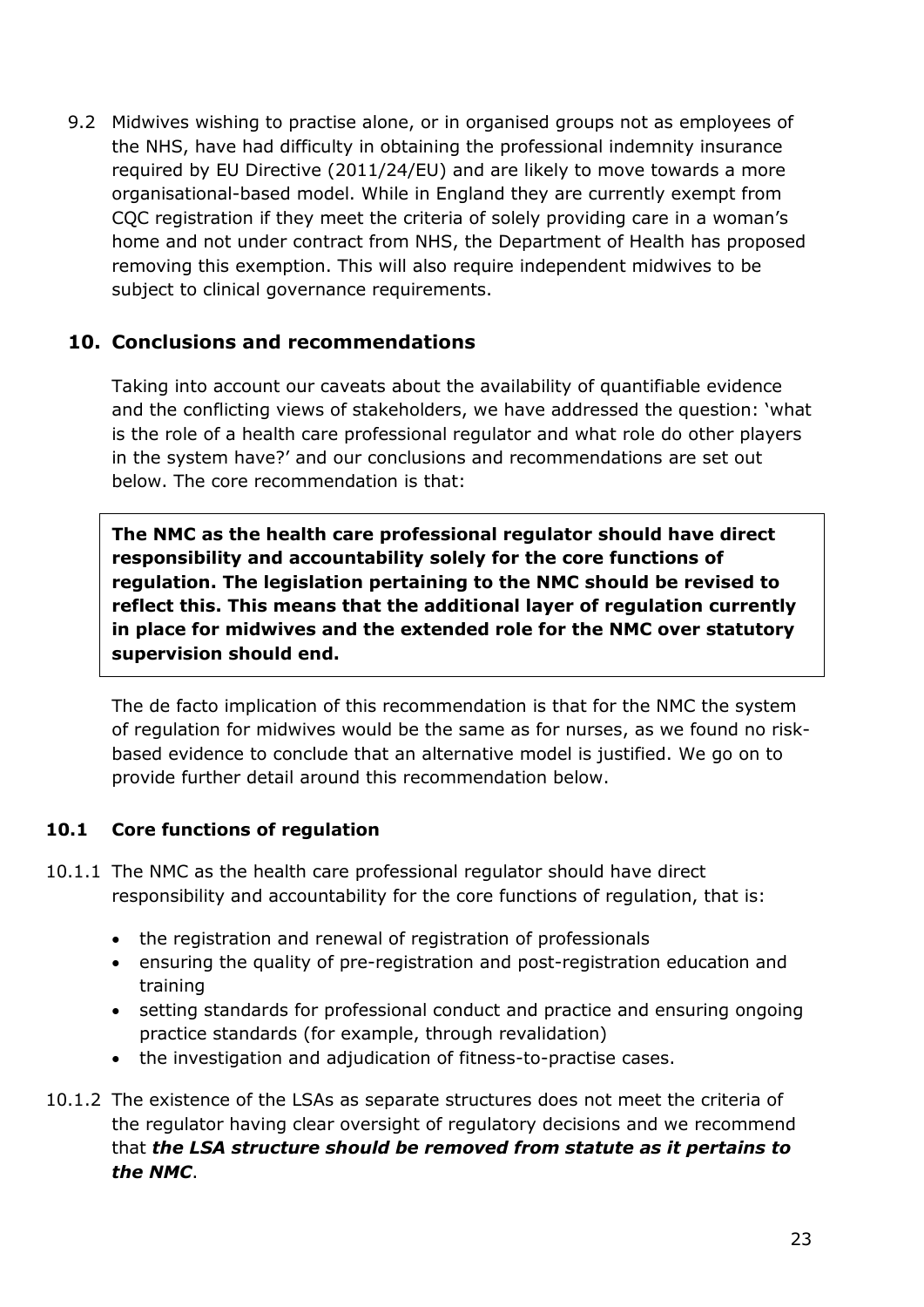10.1.3 One undoubted challenge for this review has been the variety of current practice across the United Kingdom (and within England) in how areas actually apply the rules. Useful work has been done by the LSAMO Forum to attempt to achieve a higher degree of consistency across the United Kingdom and yet the models employed by LSAMOs still differ across the country. This lack of consistency underlines the lack of control the NMC has in operating and overseeing this system despite being ultimately responsible for its outcomes. We tested a scenario whereby the NMC would address this issue by absorbing the functions of the LSA. However, as can be seen in the following sections this does not address the fact that the LSAMOs are carrying out roles which, while valuable to the wider health care system, are not the responsibility of the regulator and in turn raise conflicts with other criteria.

#### <span id="page-32-0"></span>**10.2 Tackling problems early**

- 10.2.1 Our research did not find evidence either that the risks associated with midwifery required an additional layer of regulation compared to all other health care professionals or that the risks did not require it. The sub-FTP investigatory process causes confusion for patients and the public and can result in a lack of clarity for providers over their responsibility. This confusion and potential conflict has remained despite efforts to manage the relationship between the SoM and provider investigation. It is likely that further clarification could help reduce this confusion, however, at its core remains the fact that having two investigations is inherently more complex than the systems operating for all other professions and as such will always represent a difficulty. In addition, the sub-FTP process as currently constructed does not ensure lay involvement in these regulatory decisions or sufficient involvement of families in establishing investigatory evidence. While some saw benefits in the power to quickly suspend midwives, these powers are less material given that the NMC's own processes have recently been improved. The investigatory role of SoMs and LSAMOs represents a small minority of the work that they do.
- 10.2.2 In the course of our research we tested two scenarios with stakeholders and focus group participants that suggested that the NMC could run a sub-FTP process at regional level, recruiting practising midwives who could be deployed to provide expert advice to provider-led investigations. We concluded, as did the GMC in its development of its affiliate model that this retained confusion with local employer responsibilities. For doctors, the GMC has developed a regional employer liaison programme to help employers tackle issues locally and the NMC is also developing a model to provide more direct support to employers pre-FTP. We also found that an NMC-run regional sub-FTP model would fail on the criteria of being fair to midwives as it could lead to a situation of double jeopardy. For example, a midwife undergoing a employer-led investigation with formal NMC input could find themselves investigated twice by an NMC investigator if they were subsequently referred for a fitness-to-practise hearing. It also leaves in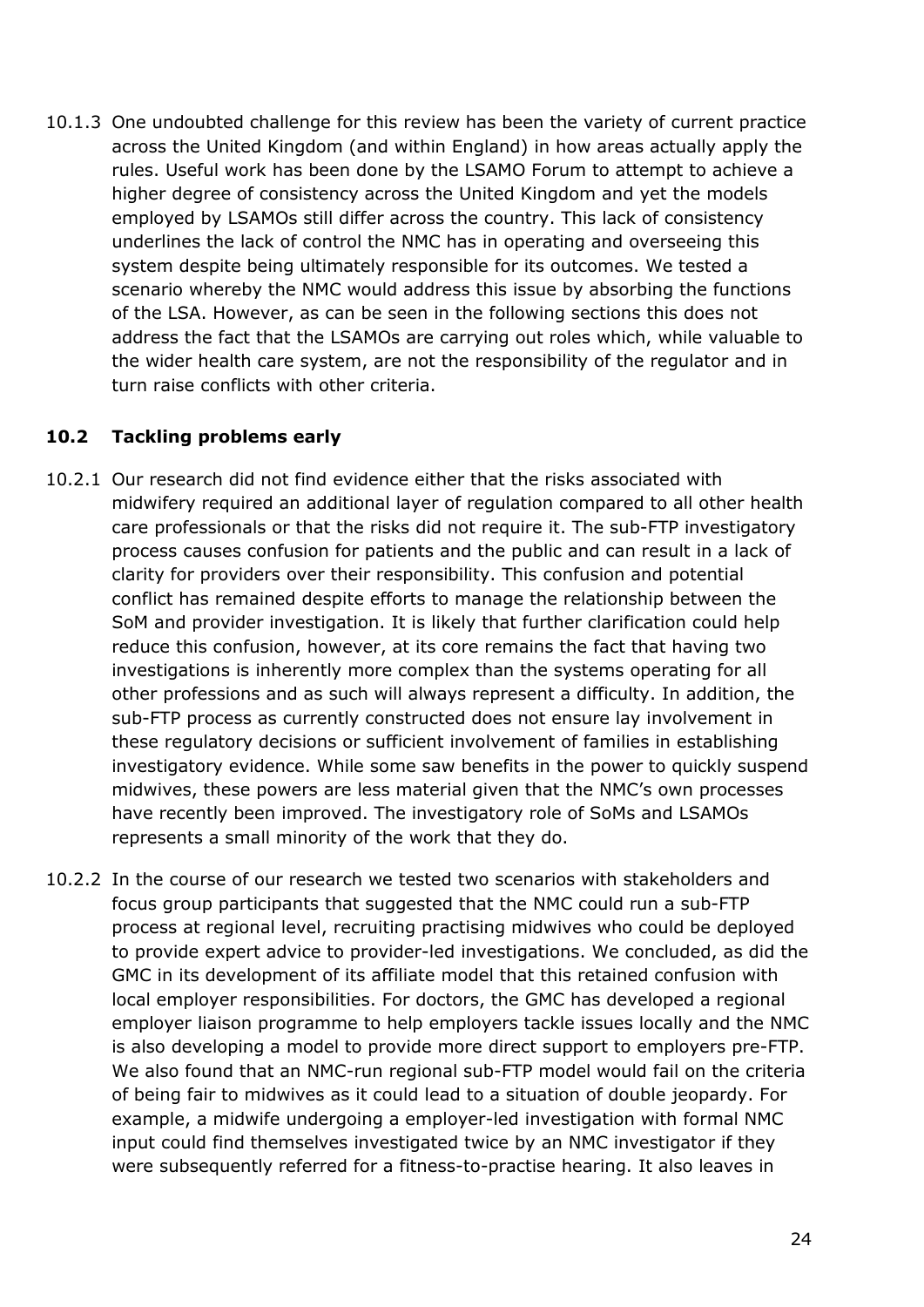place the risk of conflict in cases where a provider disagrees with the NMC expert representative. In addition, creating a sub-FTP process run by the NMC for midwives would essentially mean that midwifery regulation was crosssubsidised by nurses unless the structure of the registration fee was raised for midwives. We did not find evidence of enhanced risk in midwifery to justify either the cost of such a model or, more fundamentally, why midwifery should diverge even further away from the approach to professional regulation adopted for other professions. We recommend that *the sub-FTP process involving additional investigations and sanctions should be removed from statute.* 

#### <span id="page-33-0"></span>**10.3 Other functions**

The conclusions we have reached about the key tasks in protecting the public have led us to conclude that the other tasks currently carried out by the LSAMOs and SoMs, while many consider them to be valuable and useful tasks, are not the function of a health care professional regulator. As such, other players in the system will need to take responsibility for deciding the future approach to these functions.

#### *Supporting and developing people*

- 10.3.1 Our terms of reference asked us to have regard to the future of supervision and the supporting infrastructure if it were no longer part of the regulatory framework.
- 10.3.2 While clearly valued and of benefit to midwives, the functions of support and development, leadership of the profession and strategic clinical leadership are not the role of the regulator. We believe that others in the health care system should take on responsibility for ensuring these functions continue.
- 10.3.3 Access to a wide range of support, including peer support, mentoring and clinical supervision, is important for all health care professionals, including midwives. Models of clinical supervision outside a line management arrangement exist for other professions, for example, psychologists and social workers. However, we do not believe that it is the role of the regulator to provide access to such models. Indeed, the PHSO report that led to this review identified the risk of a conflict of interest from attempting to combine both professional regulation and supervision, and in the course of this review the evidence we found of confusion around the role of the NMC in 'representing' midwives and its potential to 'save midwives for the profession' provide support for this concern. There are a number of options available to the system to ensure that midwives continue to have access to specialist support. For example, a duty to access support could form part of the codes for all health care professionals; the system regulators could emphasise it (for example, in England, CQC could include within its key lines of enquiry for maternity services a question about whether employers are providing this support). In addition, the unions representing midwives may wish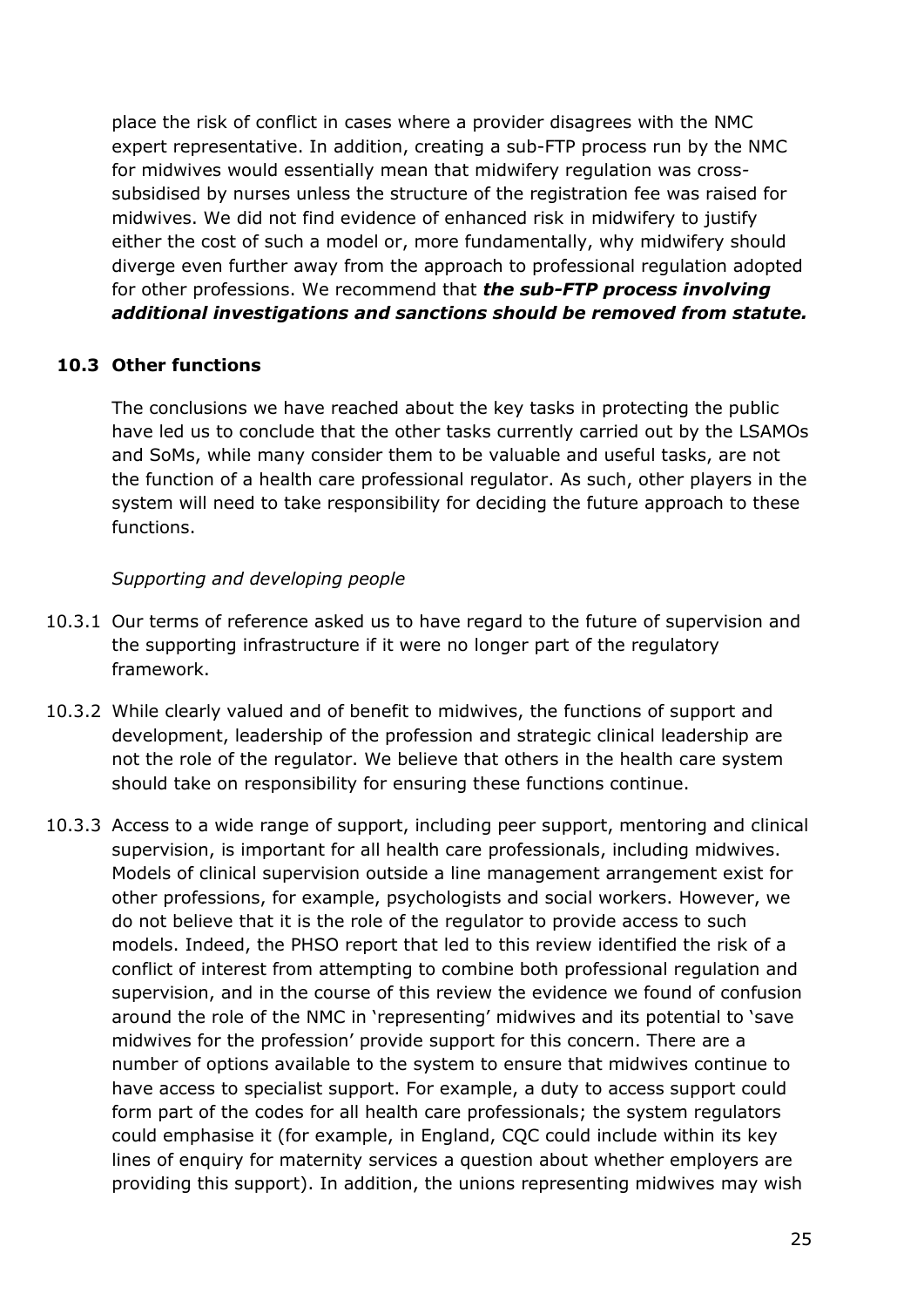to consider their role in supporting midwives undergoing provider-led investigation or fitness-to-practise proceedings.

10.3.4 Providing support to women to talk about aspects of their care, for example, supporting them in accessing a home birth, was identified as a valuable role of the SoM and, in some cases, the LSAMO. While having this resource for women is no doubt useful, it cannot be the job of the health care professional regulator to provide that resource. Organisations providing maternity care will need to consider how they will continue to provide access to such a resource.

#### *Leading the profession*

- 10.3.5 LSAMOs and SoMs play an important role in providing professional leadership for midwifery at regional and local level. Other stakeholders, including the Royal College of Midwives and directors of nursing need to consider how to fill both current gaps in professional leadership for midwifery and any gaps that would emerge as a result of a change to NMC's regulatory functions.
- 10.3.6 As stated, we tested a scenario with stakeholders and focus group participants where the LSAMOs would be employed by the NMC rather than the LSA but found that moving the role to the direct control of the NMC would, in effect, be emphasising the NMC's ability to provide professional leadership that we do not think is part of a health care regulator's remit and risks again diverting the NMC from its core role. Indeed, the NMC is not constituted to provide this leadership at present and does not have the levers in any of the four countries to actually fulfil this role at present. Absorbing the LSAs would underline this existing tension. In addition, these roles would essentially mean that midwifery leadership would be cross*-*subsidised by nurses unless the structure of the registration fee was changed for midwives.

#### *Strategic oversight of maternity services*

10.3.7 LSAMOs have played an important role in providing strategic oversight of maternity services, particularly in England. The reorganisation of the NHS in England means there is currently no obvious home for that role. However, this cannot be part of the regulator's remit as it would fail on the criteria that information is going to the regulator about activities over which it has no power to act. NHS England and, to a lesser extent, the Welsh Assembly, Scottish Government and Northern Ireland Assembly should assure themselves that they have adequate facility for accessing strategic input into the development of maternity services.

#### <span id="page-34-0"></span>**11. Risks, complexity and transition**

11.1 There are a number of risks inherent in any transition. Not least, due to the lack of a quantifiable evidence base, we cannot show that any of the issues outlined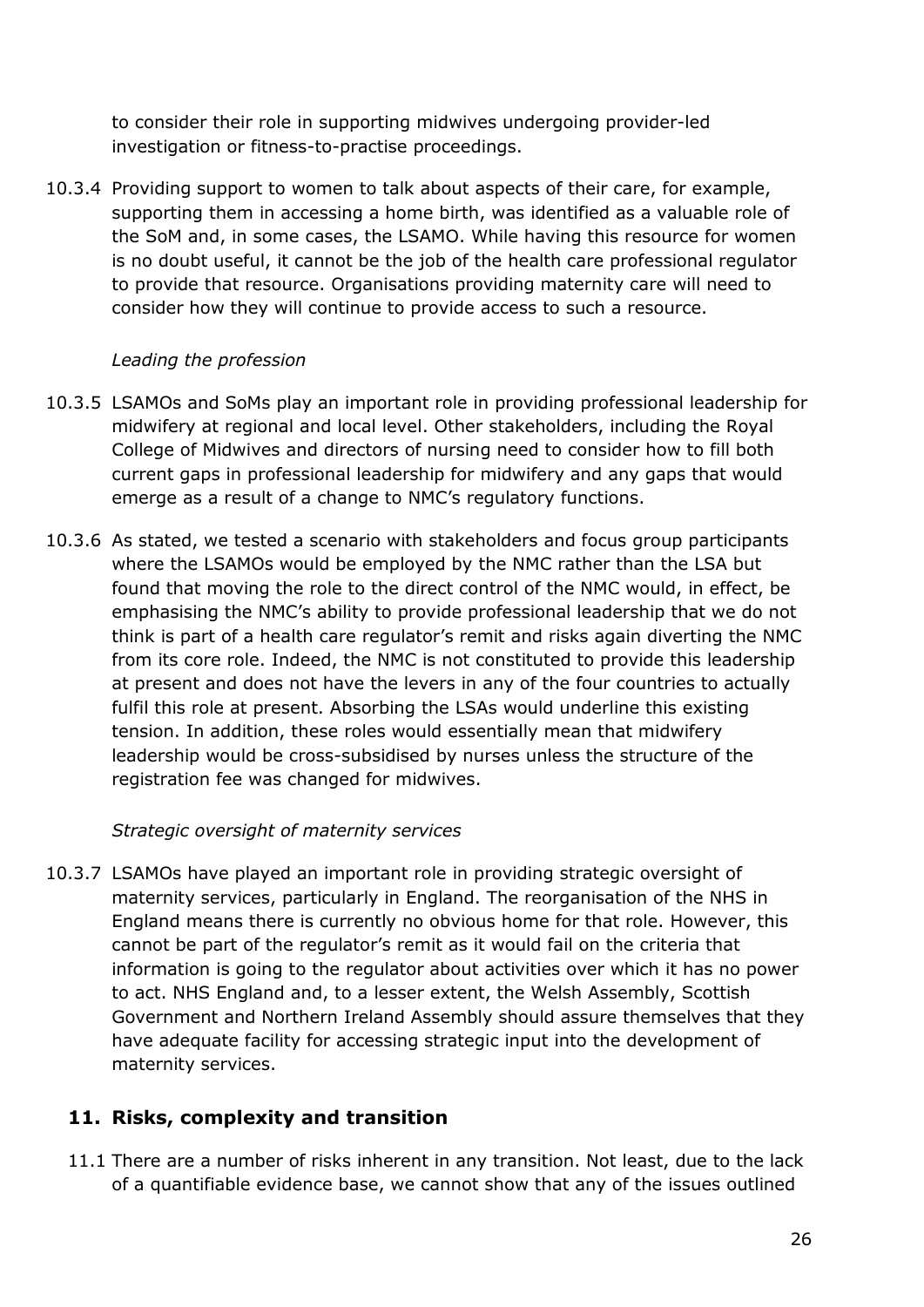above have damaged the quality of care, just as we cannot show that the additional layer of regulation to which midwives are subject provides any quantifiable benefits either. Our qualitative evidence (particularly in terms of the views of stakeholders) has often been contradictory and our recommendations will not find consensus. At the outset, it should be noted, for example, that while the NMC accepted the Parliamentary and Health Service Ombudsman's finding that midwifery regulation was structurally flawed as a framework for public protection, some of the midwives we interviewed did not share this view. Significant legislative change would be needed to bring about the changes. In particular, we would flag three key risks that will need to be considered:

- That the current sub-FTP process has deflected referrals to the NMC and its withdrawal may lead to an increase in referrals that will prove difficult for the NMC to manage.
- That other stakeholders will not want to or succeed in, preserving midwifery supervision and that once the current statutory system has been dismantled will look to re-allocate the investment elsewhere. While this review argues that supervision should not ultimately be the responsibility of the NMC, there is a risk that no-one else will accept the responsibility either. This is a complex issue: each of the four countries of the United Kingdom could design their own approach because, once removed from the NMC, midwifery supervision will cease to be a UK-wide issue.
- There will be costs involved in any transition. In particular, the impact of change would be felt by a number of stakeholders. LSAMOs would find their role redundant unless all of the four countries decide to re-create a role focusing on the responsibilities other than those reserved to the NMC. Universities which currently provide the formal preparation courses for supervisors of midwives would lose this function. Supervisors of midwives may lose the extra remuneration they receive, although employers could choose to keep their supportive role and remunerate it accordingly.

#### <span id="page-35-0"></span>**12. Recommendations for other partners**

- 12.1 Much of our report has focused on issues that are outside the remit of the NMC as a professional regulator. As such, our report necessarily contains recommendations for others in the system in addition to the NMC:
	- We have noted the lack of quantitative evidence on the risks inherent to the professions and the impact of professional regulation on mitigating them. As such the Department of Health and Professional Standards Authority should undertake research to establish a methodology and data to underpin the understanding of risk and the impact of professional regulation on reducing that risk and ensuring protection of the public.
	- The Departments of Health should ensure that best practice in complaints procedures continues to be implemented, ensuring that investigations are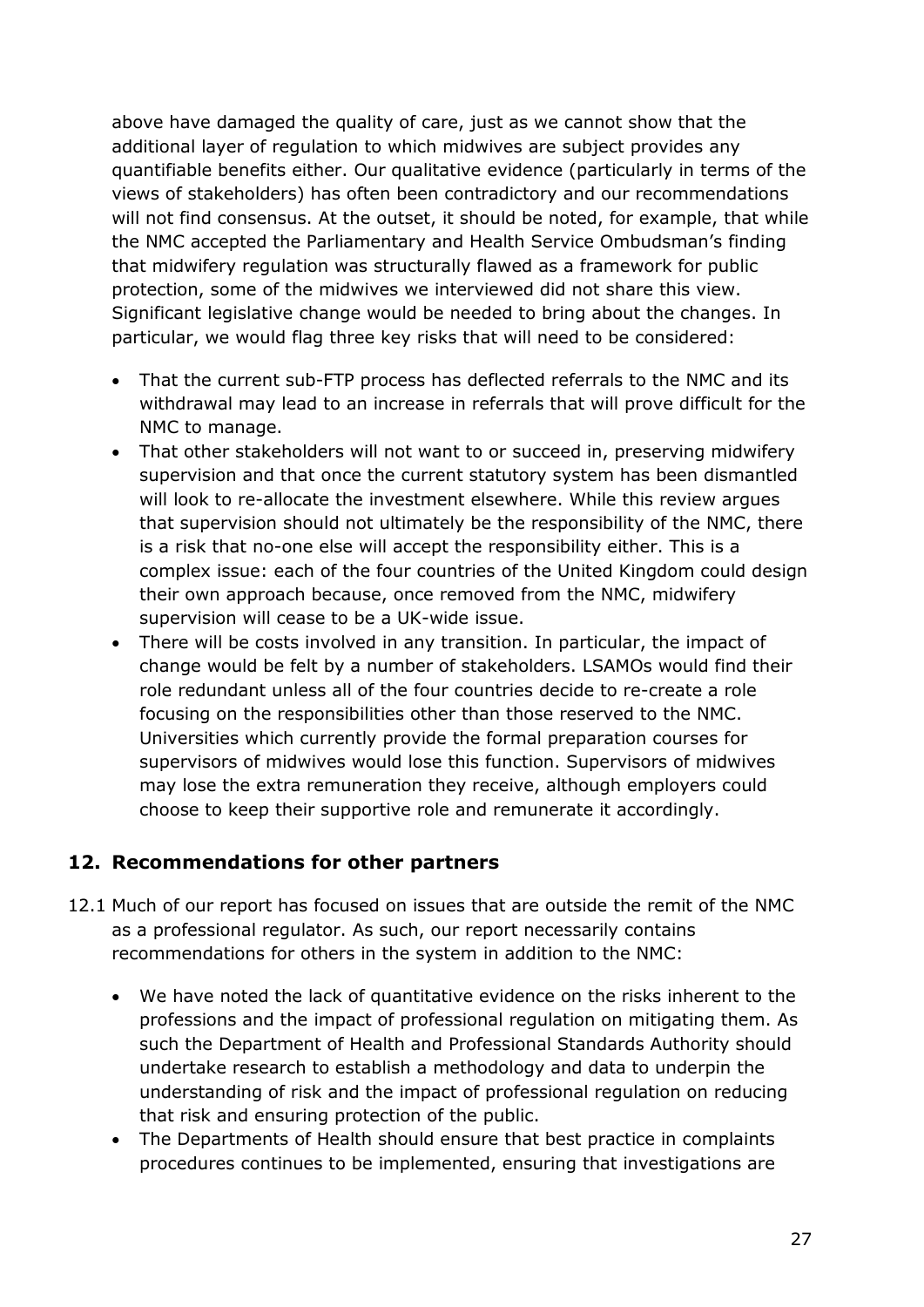transparent, accountable and straightforward and that service users and their families are kept up-to-date with progress and understand what is happening with their complaint or issue.

- The Departments of Health should consider how best to ensure access to ongoing supervision and support for midwives and for other health care professionals.
- Unions representing midwives will want to consider what the changes would mean to their role in supporting midwives undergoing provider-led investigation or fitness-to-practise proceedings.
- Organisations providing maternity care should consider how they will continue to provide access for service users to discuss aspects of their care.
- The Royal College of Midwives and directors of nursing should consider how to fill both current gaps in professional leadership for midwifery and any gaps that would emerge as a result of a change to the NMC's regulatory functions.
- NHS England, the Welsh Assembly, Scottish Government and Northern Ireland Assembly should assure themselves that they have adequate facility for accessing strategic input from the midwifery profession into the development of maternity services.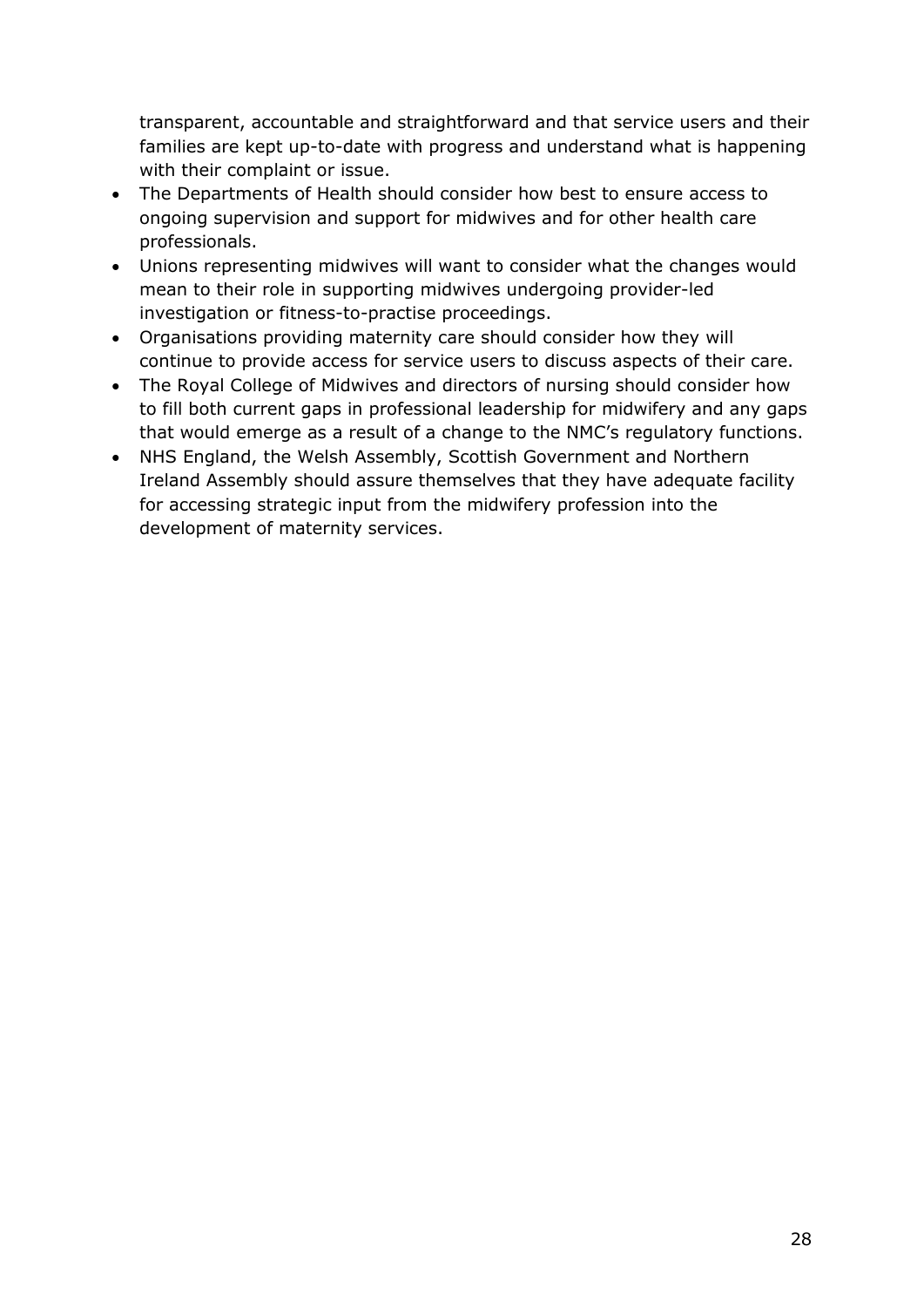#### <span id="page-37-0"></span>**References**

- Butterworth T, Bell L, Jackson C, Pajnkihar M (2008). 'Wicked spell or magic bullet? A review of the clinical supervision literature 2001–2007'. *Nurse Education Today*, vol 28, no 3, pp 264–272.
- Carson J (2007). 'Instruments for evaluating clinical supervision' in Bishop V (ed), *Clinical supervision in practice: some questions, answers and guidelines for professionals in health and social care,* pp 163–76. Basingstoke: Palgrave Macmillan.
- Clwyd A and Hart T (2013). *A review of the NHS hospitals complaints system : putting patients back in the picture. Final report.* London: The Stationery Office. Available at:www.gov.uk/government/uploads/system/uploads/attachment\_data/file/2556 15/NHS\_complaints\_accessible.pdf (accessed on 18 December 2014)
- Cornwell J (2009). 'See the person in the health professional: how looking after staff benefits patients' [online]. *Nursing Times*, vol 105, no 48. Available at: www.nursingtimes.net/nursing-practice-clinical-research/acute-care/see-theperson-in-the-health-professional-how-looking-after-staff-benefitspatients/5009321.article (accessed on 16 December 2014).
- Department of Health (2013a). *Hard truths: the journey to putting patients first*. London: The Stationery Office. Available at: www.gov.uk/government/publications/mid-staffordshire-nhs-ft-public-inquirygovernment-response (accessed on 15 December 2014).
- Department of Health (ed) (2013b). *The NHS Constitution: the NHS belongs to us all*. London: The Stationery Office. Available at: www.gov.uk/government/publications/the-nhs-constitution-for-england (accessed on 16 December 2014).
- Department of Health (2007). *Trust, assurance and safety: the regulation of health professionals in the 21st century*. London: The Stationery Office. Available at: www.gov.uk/government/publications/trust-assurance-and-safety-the-regulationof-health-professionals-in-the-21st-century (accessed on 15 December 2014).
- Flaxman Partners, Royal College of Midwives, Nursing and Midwifery Council (2011). *The feasibility and insurability of independent midwifery in England.* London: Flaxman Partners. Available at: www.nmc-uk.org/media/Latest-news/Joint-reportpublished-on-feasibility-and-insurability-of-independent-midwives/ (accessed on 15 December 2014).
- General Medical Council (2010). 'The development of GMC affiliates and regional liaison'. GMC Council Paper 7 September 2010. Available at www.gmcuk.org/4b The Development of GMC Affiliates and Regional Liaison.pdf 3493 9487.pdf (accessed on 18 December 2014).
- Henshaw A-M, Clarke D, Long F (2013). 'Midwives and supervisors of midwives' perceptions of the statutory supervision of midwifery within the United Kingdom: a systematic review'. *Midwifery*, vol 29, no 1, p 75.
- International Confederation of Midwives (2011). *Global standards for midwifery regulation* [online]**.** Available at: www.internationalmidwives.org/what-wedo/regulation-core-documents/ (accessed on 15 December 2014).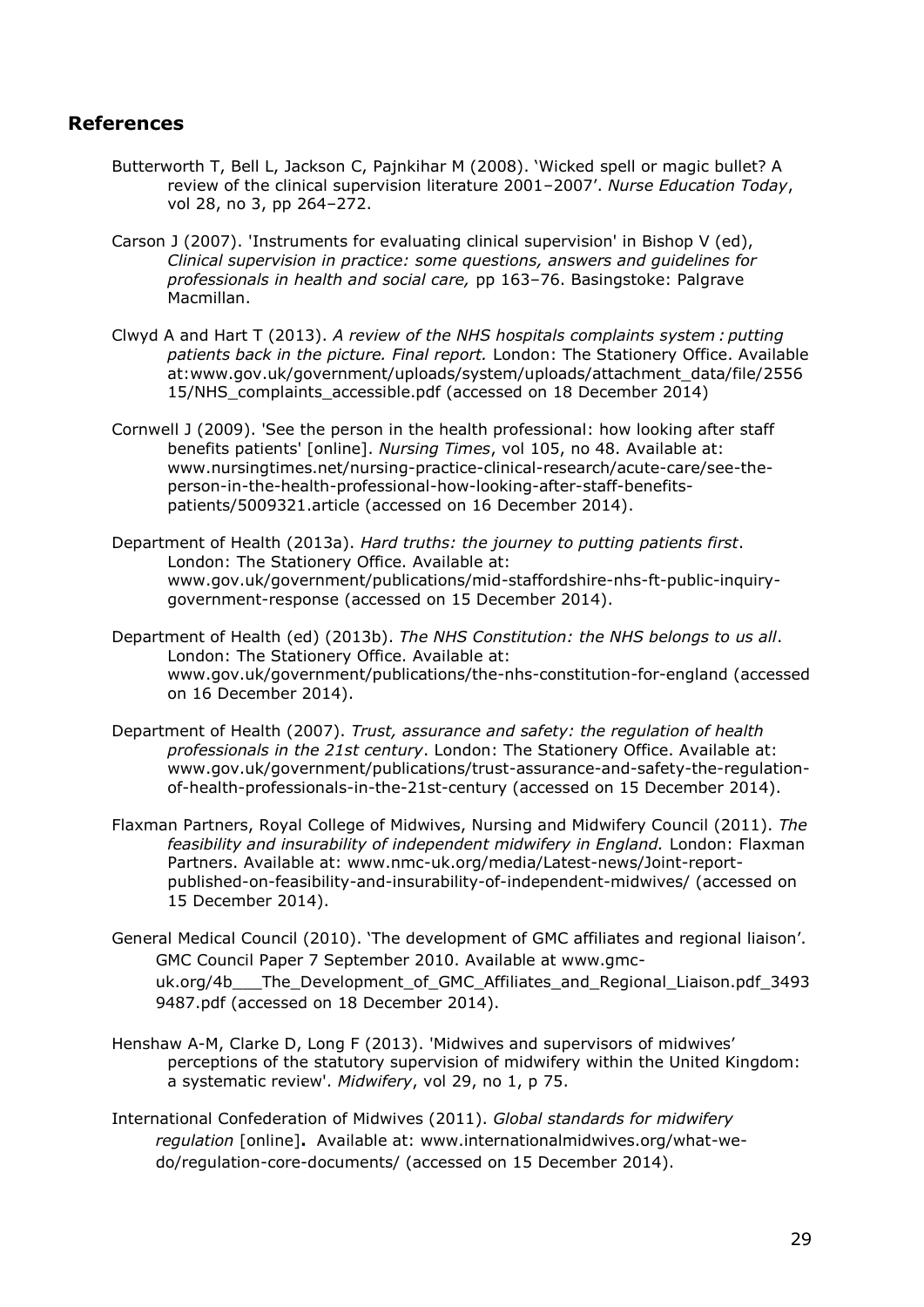- Law Commission, Scottish Law Commission, Northern Ireland Law Commission (2014). *Regulation of health care professionals, regulation of social care professionals in England.* Cm 8839. London: The Stationery Office. Available at: http://lawcommission.justice.gov.uk/publications/Healthcare-professions.htm (accessed on 14 December 2014).
- Marks R (2014). *An independent review of the work of Healthcare Inspectorate Wales. The way ahead: to become an inspection and improvement body.* Cardiff: Welsh Government. Available at: www.wales.gov.uk/docs/dhss/publications/140107reporten.pdf (accessed on 12 January 2015).
- Moore C, Walsh J, Swain D, Bough S, Baker G (2013). *Understanding public protection: exploring views on the fitness to practise of health and care professionals*. Oxford: Picker Institute Europe. Available at: www.hcpcuk.org/assets/documents/10003FC8Understandingpublicprotection.pdf (accessed on 15 December 2014).
- NHS Litigation Authority (2012). *Ten years of maternity claims: an analysis of NHS Litigation Authority data*. London: NHS Litigation Authority. Available at: www.nhsla.com/Pages/Publications.aspx?library=safety%7clearningfromclaims% 7cmaternityclaimsdataproject (accessed on 15 December 2014).
- Nursing and Midwifery Council (2014). *The Nursing and Midwifery Order 2001: unofficial consolidated text.* SI 2002/253. London: Nursing and Midwifery Council. Available at: www.nmc-uk.org/About-us/legislation/Our-Orders-and-Rules/ (accessed on 15 December 2014).
- Nursing and Midwifery Council (2013). *Midwives rules and standards 2012*. London: Nursing and Midwifery Council. Available at: www.nmcuk.org/Publications/Standards/ (accessed on 15 December 2014).
- Parliamentary and Health Service Ombudsman (2013). *Midwifery supervision and regulation: recommendations for change*. London: The Stationery Office. Available at: www.ombudsman.org.uk/reports-andconsultations/reports/health/midwifery-supervision-and-regulationrecommendations-for-change (accessed on 15 December 2014).
- Professional Standards Authority (2014). Written evidence for the Public Administration Select Committee follow up session on the Parliamentary and Health Service Ombudsman's report into severe sepsis and midwifery supervision and regulation [online]. Available at: www.professionalstandards.org.uk/docs/defaultsource/psa-library/140904-psa-evidence-on-midwifery-supervision-andregulation-for-public-administration-select-committee-final.pdf?sfvrsn=0 (accessed on 15 December 2014).
- Rogers C, Yearley C (2013). 'National survey of supervision of midwives: time for reflection'. *British Journal of Midwifery*, vol 21, no 5, pp 356–63.
- Stapleton H, Duerden J, Kirkham M (1998). *The evaluation of the impact of the supervision of midwives on professional practice and the quality of midwifery care.* Research highlights 29. London: English National Board for Nursing, Midwifery and Health Visiting. Available at: www.nmc-uk.org/Publications- /Archived-publications/ENB-Archived-publications/ (accessed on 16 December 2014).